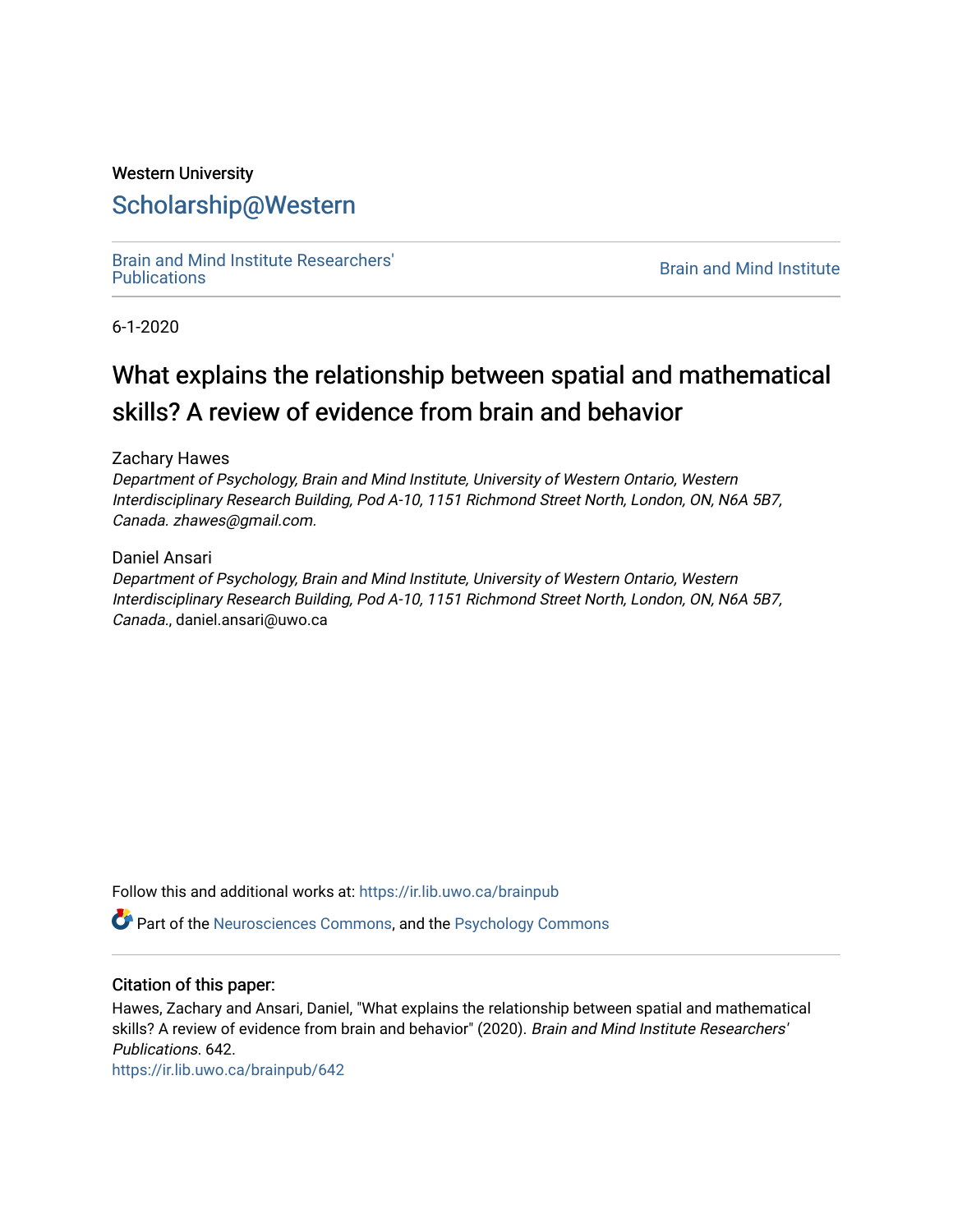#### THEORETICAL REVIEW

# Check for undates

### What explains the relationship between spatial and mathematical skills? A review of evidence from brain and behavior

Zachary Hawes<sup>1</sup> . Daniel Ansari<sup>1</sup>

 $\odot$  The Psychonomic Society, Inc. 2020 Published online: 21 January 2020

#### Abstract

There is an emerging consensus that spatial thinking plays a fundamental role in how people conceive, express, and perform mathematics. However, the underlying nature of this relationship remains elusive. Questions remain as to how, why, and under what conditions spatial skills and mathematics are linked. This review paper addresses this gap. Through a review and synthesis of research in psychology, neuroscience, and education, we examine plausible mechanistic accounts for the oft-reported close, and potentially causal, relations between spatial and mathematical thought. More specifically, this review targets candidate mechanisms that link spatial visualization skills and basic numerical competencies. The four explanatory accounts we describe and critique include the: (1) Spatial representation of numbers account, (2) shared neural processing account, (3) spatial modelling account, and (4) working memory account. We propose that these mechanisms do not operate in isolation from one another, but in concert with one another to give rise to spatial-numerical associations. Moving from the theoretical to the practical, we end our review by considering the extent to which spatial visualization abilities are malleable and transferrable to numerical reasoning. Ultimately, this paper aims to provide a more coherent and mechanistic account of spatial-numerical relations in the hope that this information may (1) afford new insights into the uniquely human ability to learn, perform, and invent abstract mathematics, and (2) on a more practical level, prove useful in the assessment and design of effective mathematics curricula and intervention moving forward.

Keywords Spatial skills · Numerical skills · Spatial visualization · Mathematical cognition

#### Introduction

The mapping of numbers to space is central to how we operationalize, learn, and do mathematics. From a historical perspective, it is difficult, if not impossible, to sift through the major discoveries in mathematics without acknowledging the central importance placed on the mapping of numbers to space (Lakoff & Núñez, [2000\)](#page-17-0). For example, the Pythagorean Theorem, the Cartesian coordinate system (mapping in general), triangular numbers, the real number line, and Cavalieri's principle are but a few famous examples of numerical-spatial mappings (Davis, [2015](#page-16-0); Dehaene, [2011;](#page-16-0) Giaquinto, [2008](#page-16-0); Hubbard, Piazza, Pinel, & Dehaene, [2009\)](#page-17-0). More ubiquitous examples include the measurement of time and various other everyday quantities (e.g., cooking ingredients; Newcombe, Levine, & Mix, [2015](#page-17-0)). Mathematical instruments as well as measurement devices are in themselves a testament to the widespread application of mapping numbers to space. These examples include the abacus, number line, clock, and ruler. To flip through any mathematical textbook is to further reveal the intimate relations between numbers and space. Diagrams, graphs, and various other visual-spatial illustrations fill the pages and serve to communicate and improve mathematical understanding.

From these examples, it is clear that numbers and space interact in important ways. But how is it that these spatialnumerical associations come to be in the first place? What are the cognitive processes that underlie our uniquely human ability to derive the Pythagorean Theorem or to invent concepts and tools to measure the world around us? In this paper, we ask what role spatial abilities might play in mathematical reasoning. More specifically, we focus on the ways in which

 $\boxtimes$  Zachary Hawes [zhawes@gmail.com](mailto:zhawes@gmail.com)

<sup>1</sup> Department of Psychology, Brain and Mind Institute, University of Western Ontario, Western Interdisciplinary Research Building, Pod A-10, 1151 Richmond Street North, London, ON N6A 5B7, Canada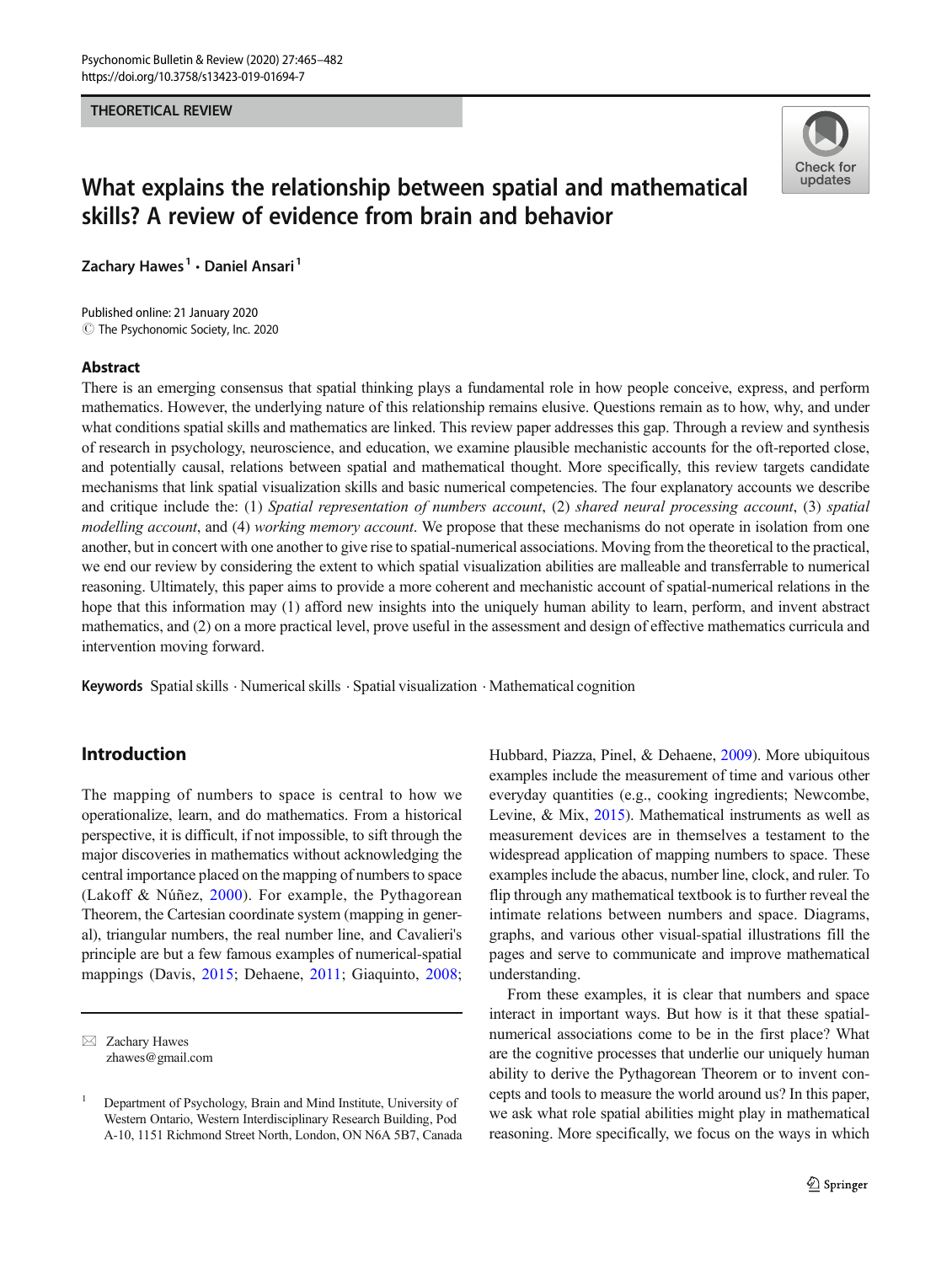spatial visualization might facilitate numerical reasoning skills, including the competencies related to basic number sense and operations. Our primary intent is to go beyond the question of whether spatial visualization and numerical abilities are linked and instead examine why they may be linked. The following quote not only speaks to this need, but also makes it clear why we should care about this area of study:

The relation between spatial ability and mathematics is so well established that it no longer makes sense to ask whether they are related. Rather, we need to know why the two are connected—the causal mechanisms and shared processes—for this relation to be fully leveraged by educators and clinicians (Mix & Cheng, [2012,](#page-17-0) p. 206).

To address this gap in the literature, the following review presents four mechanistic accounts of why spatial visualization may be fundamentally linked to numerical reasoning. These four accounts include the: (1) Spatial representation of numbers account, (2) shared neural processing account, (3) spatial modeling account, and (4) working memory account. These accounts are based on a synthesis of literature spanning psychology, neuroscience, and education. They are not mutually exclusive. For example, there is considerable overlap between the spatial representation of numbers account and the shared neural processing account. The extent to which these various accounts are descriptions of the same underlying mechanism but vary according to discipline-specific epistemologies and research traditions, as well as different levels of analyses (behavioral vs. neural), is an important possibility to consider and one that we address in our General discussion. However, for ease of communication and in an attempt to best represent the research traditions in which these accounts originate from, we present them as separate mechanisms. In the end, it is our aim to provide insight and stimulate further questions as to when, why, and how spatial visualization and numerical abilities are linked.

We intentionally target spatial visualization skills in this review because this type of spatial thinking appears to be especially related to mathematical thinking (Mix & Cheng, [2012;](#page-17-0) Hawes, Moss, Caswell, Seo, & Ansari, 2019). For example, while there is little evidence (to date) to suggest that spatial navigation skills relate to mathematics abilities, there is well over a century of research linking spatial visualization and mathematics (Davis, 215; Galton, [1880;](#page-16-0) Mix & Cheng, [2012\)](#page-17-0). Broadly defined here as the ability to generate, recall, maintain, and manipulate visual-spatial images and solutions (Lohman, [1996](#page-17-0); see Fig. [1\)](#page-3-0), spatial visualization has been reported to play a critical role in mathematical and scientific discovery and innovation. For example, the discovery of the structure of DNA, the Theory of Relativity, the Periodic Table, and the invention of the induction motor are all said to have been borne out of spatial visualization (Davis, [2015](#page-16-0); Moss, Bruce, Caswell, Flynn, & Hawes, [2016](#page-17-0); Newcombe, [2010\)](#page-17-0). According to famed mathematician Jacques Hadamard [\(1945\)](#page-16-0), mathematical discoveries first present themselves in the form of intuitions and visual-spatial imagery. Only then does one engage in the more arduous and time-consuming work of testing the veracity of one's imaginings through formal and symbolic logic. This theory is perhaps best articulated by Albert Einstein, who in a letter to Hadamard, wrote:

The words or language, as they are written or spoken, do not seem to play any role in my mechanism of thought. The physical entities which seem to serve as elements in thought are certain signs and more or less clear images which can be "voluntarily" reproduced and combined. …Conventional words or other signs have to be sought for laboriously only in a secondary stage, when the mentioned associative play is sufficiently established and can be reproduced at will (Einstein, quoted in Hadamard, [1945,](#page-16-0) p. 142–143).

Critically, Einstein is not alone in describing his thought process in this way. Many other mathematicians and scientists, including Poincaré, van't Hoff, and Pasteur, have offered similar introspective accounts (Hadamard, [1945;](#page-16-0) Root-Bernstein, [1985\)](#page-18-0). These anecdotal accounts provide important, but far from conclusive, accounts of the role(s) that spatial visualization might play in mathematical discovery. But what does the empirical evidence suggest? Further, and more to the point, what role do spatial visualization skills play in the learning and performance of school-based mathematics?

In terms of mathematical and scientific discovery and innovations, there is longitudinal support for strong predictive relations (Wai, Lubinski, & Benbow, [2009](#page-18-0)). For example, in a nationally representative sample of US high school students  $(N = 400,000)$ , it was found that spatial visualization abilities predicted which students enjoyed, entered, and succeeded in STEM disciplines (science, technology, engineering, and mathematics), even after taking verbal and quantitative competencies into account (Wai, Lubinksi, & Benbow, [2009\)](#page-18-0). Follow-up studies of this same sample further demonstrated that spatial visualization skills predicted creativity and innovation in the workplace, suggesting that there may be some truth to the anecdotal reports noted above (Kell, Lubinski, Benbow, & Steiger, [2013\)](#page-17-0).

Consistent and robust correlations have been reported between spatial visualization skills and a breadth of mathematical tasks (Mix & Cheng, [2012](#page-17-0)). For example, spatial visualization skills have been linked to performance in geometry (Delgado & Prieto, [2004](#page-16-0)), algebra (Tolar, Lederberg, & Fletcher, [2009](#page-18-0)), numerical estimation (Tam, Wong, & Chan, [2019\)](#page-18-0), word problems (Hegarty & Kozhevnikov, [1999](#page-17-0)),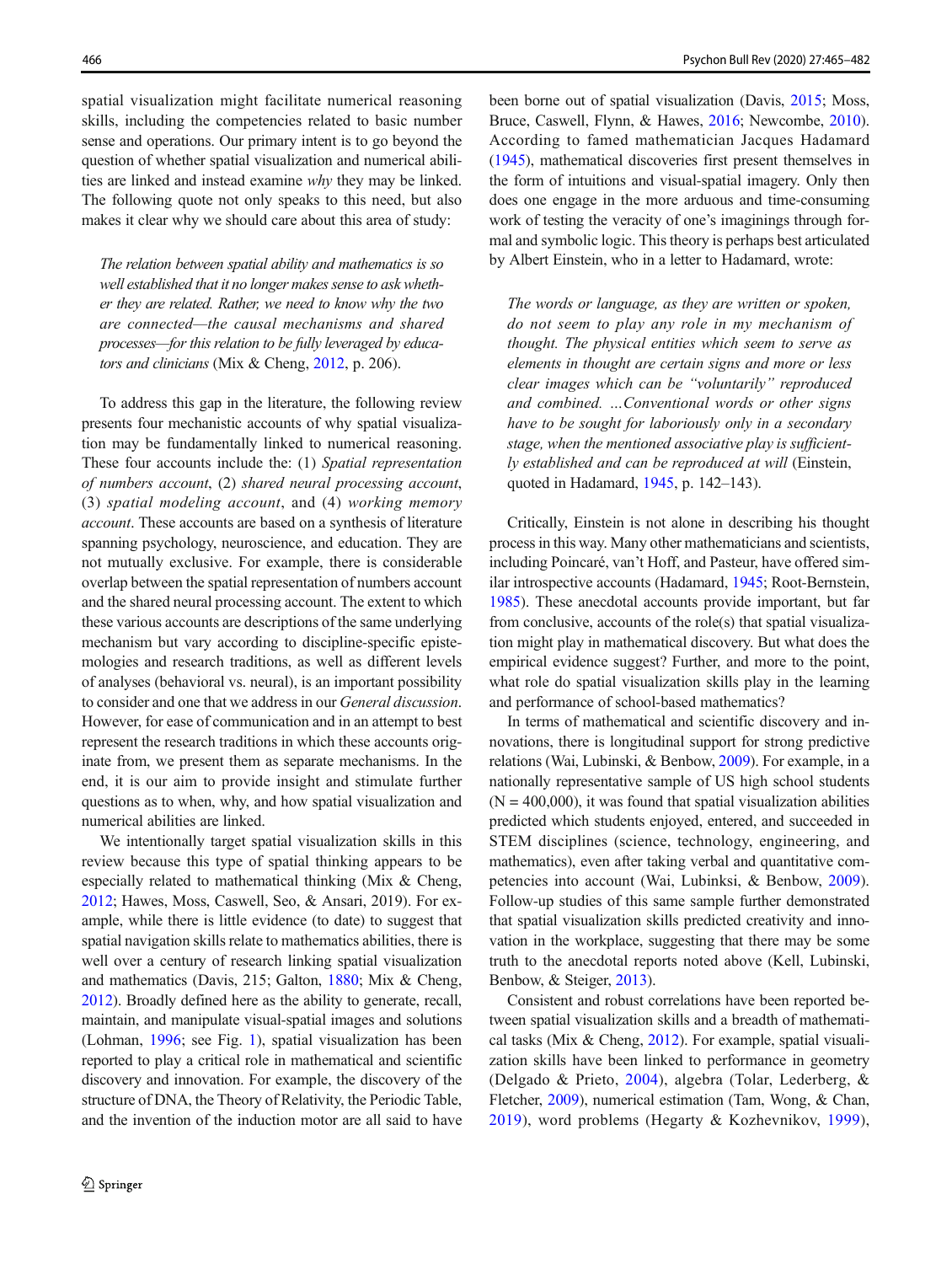<span id="page-3-0"></span>

Fig. 1 Examples of measures used to capture individual differences in spatial visualization skills

mental arithmetic (Kyttälä & Lehto, [2008\)](#page-17-0), and advanced mathematics (e.g., function theory, mathematical logic, computational mathematics; Wei, Yuan, Chen, & Zhou, [2012](#page-18-0)). Figure 1 presents a few examples of the types of measures that are typically used to capture individual differences in spatial visualization skills. In subsequent sections, we return to the question of what it is about this type of reasoning that might explain the consistent correlations with mathematics, generally, and with numerical reasoning more specifically.

As mentioned above, this review targets candidate mechanisms that link spatial visualization skills and basic numerical competencies. By basic numerical competencies we are referring to skills that relate to a basic understanding of number symbols and their various relations and applications (see Fig. [2](#page-4-0) for examples). For example, tasks that require participants to compare and order numbers, perform arithmetic, and answer numerical word problems make up the sort basic numerical competencies we are referring to. Hereafter, the term mathematical and numerical reasoning will be used to refer this collection of tasks. The decision to specifically target numerical reasoning skills and not mathematics more generally was done for two reasons: First, in an effort constrain the literature search, and second, because the relationship between spatial visualization and numerical skills is not overtly obvious. While many branches of mathematics are inherently spatial, including geometry and measurement, the same cannot so easily be said of the most basic of mathematical entities and operations: numbers and arithmetic. Indeed, the question of why spatial visualization skills are linked to basic numerical competencies remains poorly understood. This review aims to provide insight into this question. We begin our review of the four accounts of why spatial visualization and numerical reasoning might be linked by considering the possibility that numbers may be characteristically spatial.

#### Spatial representation of numbers account

Numbers are the building blocks of mathematics: Their use omnipresent and fundamentally linked to almost all branches of mathematics. For this reason, any association between spatial processing and numbers is of potential critical importance in the effort to better understand the robust link between spatial skills and mathematics performance. As reviewed next,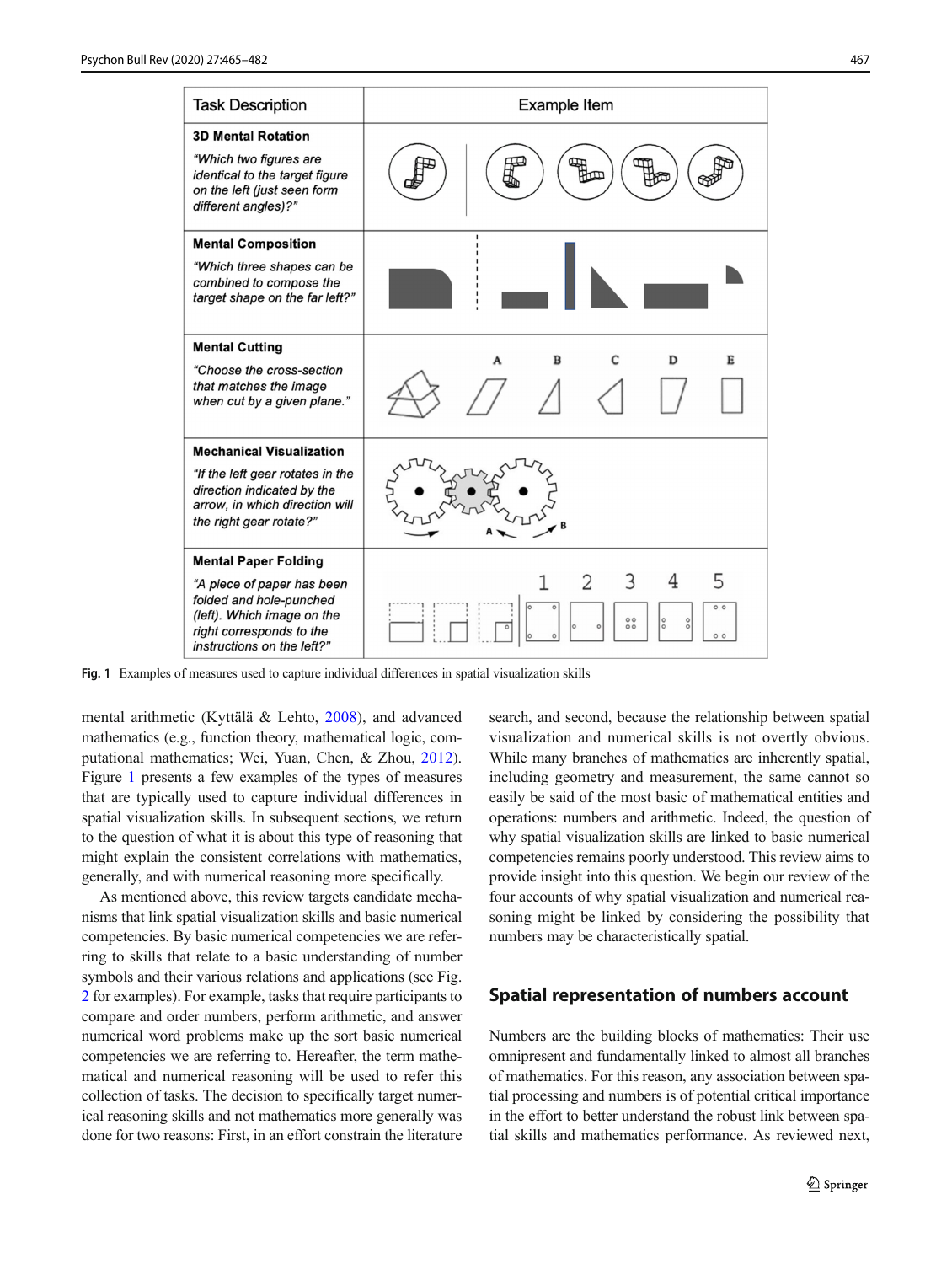<span id="page-4-0"></span>

Fig. 2 Examples of measures used to capture individual differences in numerical reasoning

there is a substantial body of research indicating that numbers may be represented spatially. According to a recent study on the subject, "spatial processing of numbers has emerged as one of the basic properties of humans' mathematical thinking" (Patro, Fischer, Nuerk, & Cress, [2016](#page-17-0), pp. 126).

However, it remains unclear whether and to what extent spatial representations of number may confer any advantages to learning and doing mathematics. Moreover, and most germane to the purposes of the current review, it is not well understood what role higher-level spatial skills, namely spatial visualization skills, may play in the spatial representation of numbers.

The idea that numbers might be represented spatially has origins in Sir Francis Galton's mental imagery studies of the late 1800s (Galton, [1881\)](#page-16-0). Galton provided the first evidence to suggest that numbers may be conceived as objects corresponding to specific positions in space:

Those who are able to visualize a numeral with a distinctness comparable to reality, and to behold it as if it were before their eyes, and not in some sort of dreamland, will define the direction in which it seems to lie, and the distance at which it appears to be. If they were looking at a ship on the horizon at the moment that the figure 6 happened to present itself to their minds, they could say whether the image lay to the left or right of the ship, and whether it was above or below the line of the horizon; they could always point to a definite spot in space, and say with more or less precision that that was the direction in which the image of the figure they were thinking of first appeared. (1881, pp. 86)

Galton referred to such visualizations as number forms, noting that people's descriptions of such visualizations varied according to their visual-spatial properties, including differences in orientation, colour, and brightness. (e.g., see Fig. [3\)](#page-5-0). Despite such differences, number forms were said to represent a reliable and stable trait within individuals.

Galton's studies on number forms is important because it provided the first evidence that people may represent numbers in a spatial format; most typically from left to right, akin to an actual number line. During the last several decades, considerable research efforts have followed up on this possibility through a wide assortment of empirical investigation. Perhaps the most influential study in this regard is Dehaene et al.'s [\(1993\)](#page-16-0) original findings on the SNARC effect (Spatial-Numerical Association of Response Codes). In brief, the SNARC effect refers to the finding that people tend to automatically associate smaller numbers (e.g., 1, 2, 3) to the left side of space and larger numbers (e.g., 7, 8, 9) to the right side of space. People are faster and make fewer errors when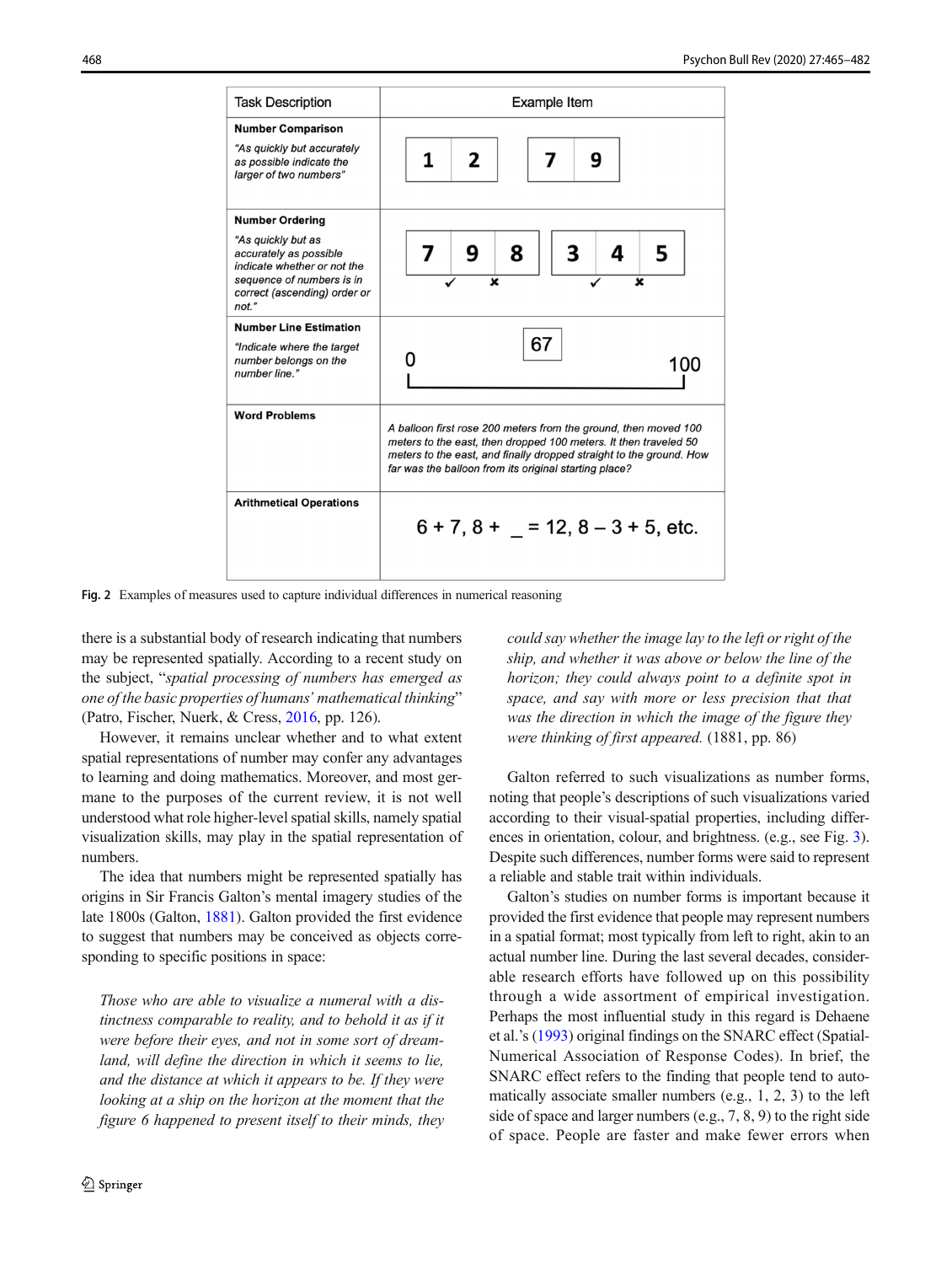<span id="page-5-0"></span>

Fig. 3 An example of how one of the participants in Galton's study described their visualization of numbers

making parity judgments (i.e., determine whether a number is even or odd) when using the left hand to make judgements about small numbers and use the right hand to make judgements about larger numbers. This finding has been interpreted as evidence for the existence of a mental number line: A metaphor used to describe the tendency for individuals form Western cultures to conceive numbers as ordered magnitudes along a left-to-right axis. Indeed, the mental number line has been theorized to underlie a host of studies examining spatialnumerical associations (SNAs; e.g., see Toomarian & Hubbard, [2018](#page-18-0)). For example, line bisection tasks (Calabria & Rossetti, [2005\)](#page-16-0), spatial attention tasks (Fischer & Fias, [2005\)](#page-16-0), and even random number generation are but a few examples of tasks said to reveal spatial-numerical biases, interpreted as support for the presence of a "mental number line" (Loetscher, Bockisch, Nicholls, & Brugger, [2010](#page-17-0)). Arithmetic processing has also been suggested to induce automatic spatial-numerical biases (Knops, Viarouge, & Dehaene, [2009\)](#page-17-0). For example, the operation-momentum effect refers to findings of left-right biases associated with addition and subtraction. Adult participants tend to overestimate answers to addition problems and underestimate answers to subtraction problems (McCrink, Dehaene, & Dehaene-Lambertz, [2007\)](#page-17-0). Even when no calculation is required the mere presence of the operators themselves (i.e., + and −) have been found to influence left-right spatial biases (Mathieu et al., [2017\)](#page-17-0). Importantly, evidence suggests that SNAs are mediated through cultural and educational practices. For example, the SNARC effect is reversed in cultures that read from right to left (Shaki, Fischer, & Petrusic, [2009](#page-18-0)). Taken together, there is considerable evidence to suggest that numerical thinking is related to spatial biases. These biases, in turn, have been taken as evidence of the "mental number line."

Critically, the mental number line has been posited to underlie both automatic/unconscious processing of numbers as well as more effortful/conscious processing of numbers (Fischer & Fias, [2005](#page-16-0); Schneider et al., [2018;](#page-18-0) Toomarian & Hubbard, [2018\)](#page-18-0). As we now demonstrate, this distinction has important implications in addressing the question of when and why spatial skills and numerical reasoning are related. While Galton's inquiries centered around conscious visualizations of number, the vast majority of studies on SNAs have examined automatic numerical-spatial biases. Research on the latter has revealed little evidence that SNAs are related to individual differences in numerical reasoning skills (Cipora, Patro, & Nuerk, [2015](#page-16-0)). Although a systematic review is needed to more fully investigate these relations, it is reasonable to conclude that automatic spatial-biases (as measured with the SNARC effect for example) have little influence on higher level numerical and mathematical processing. There is even some evidence to suggest that a negative association may exist. Practising mathematicians, for example, have been found to demonstrate weaker numerical-spatial biases compared to control subjects (Cipora et al., [2016\)](#page-16-0). These findings stand in stark contrast to the research literature on intentional spatial-numerical associations (e.g., see Schneider et al., [2018\)](#page-18-0).

For example, research on the number line estimation task reveals a consistent and reliable association between performance on the task and numerical reasoning. (Schneider et al., [2018\)](#page-18-0). People who are more accurate at estimating where a given number belongs on a horizonal line flanked by two end points (e.g.,  $0 - 100$ ; see Fig. [2\)](#page-4-0), tend to also demonstrate better numerical and mathematical reasoning skills. Results of recent meta-analysis revealed an average correlation of .44 between number line task performance and mathematics (counting, arithmetic, school mathematics achievement) across the ages of 4–14 years ( $N = 10,576$ ; Schneider et al., [2018\)](#page-18-0). This effect size is considerably larger than the correlations that have been reported between other foundational numerical skills and mathematics achievement. For example, measures of symbolic number comparison – a widely accepted measure of numerical fluency – is estimated to share a .30 correlation with mathematics achievement (e.g., see Schneider et al., [2017](#page-18-0)). Moreover, to date, the most effective mathematics interventions have used the number line as the instructional tool used to enhance students' numerical reasoning (Fischer, Moeller, Bientzle, Cress, & Nuerk, [2011;](#page-16-0) Link, Moeller, Huber, Fischer, & Nuerk, [2013](#page-17-0); Ramani & Siegler, [2008\)](#page-18-0). Interestingly, number-line training studies are theorized to be effective because they lead to a more refined "mental number line" (Fischer et al., [2011;](#page-16-0) Siegler & Ramani, [2009](#page-18-0)).

Thus, in considering the above finings, we are left with an interesting paradox. Automatic/unconscious spatial-numerical associations do not appear to be related to individual differences in mathematics. On the contrary, intentional spatialnumerical associations appear to be strongly related to individual differences in mathematics. Moreover, both types of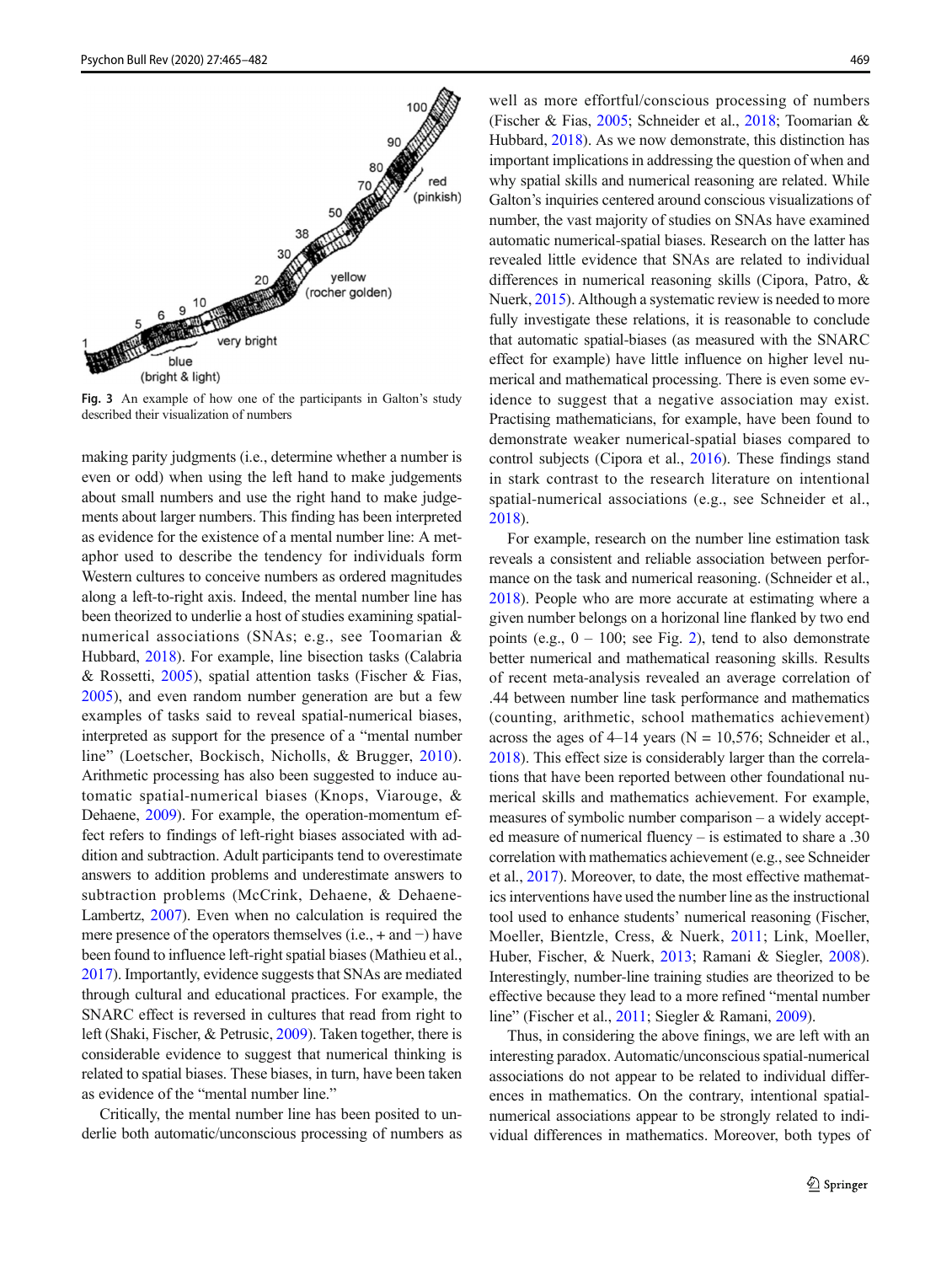spatial-numerical associations – the unconscious and the conscious – are said to reflect the "mental number line." What might explain this disconnect?

To gain insight into this question, we turn to the role that spatial visualization may play in first forming spatialnumerical associations. Several studies have now provided evidence that spatial visualization skills relate to improved number line performance, which in turn is related to improved arithmetic and mathematics performance (Gunderson, Ramirez, Beilock, & Levine, [2012](#page-16-0); LeFevre, Jimenez Lira, Sowinski, Cankaya, Kamawar, & Skwarchuk, [2013;](#page-17-0) Tam, Wong, & Chan, [2019\)](#page-18-0). In other words, linear numerical representations have been found to mediate relations between spatial and numerical reasoning. Other researchers have found that spatial visualization skills are positively correlated to automatic SNAs, including the SNARC effect (Viarouge, Hubbard, & McCandliss, [2014\)](#page-18-0). It has been hypothesized that strong spatial visualization skills underlie a greater ease and fluency in which one can move up and down and carry out arithmetical operations along the mental number line (Viarouge, Hubbard, & McCandliss, [2014](#page-18-0)). However, this finding is somewhat at odds with the evidence viewed above. That is, if spatial visualization skills are linked to automatic SNAs, might we also expect automatic SNAs to relate to mathematics? Currently, it remains unclear whether, how, and why automatic SNAs mediate relations between spatial visualization and mathematics.

While it is easy to imagine the role that spatial visualization skills play in tasks that explicitly call upon the need to map numbers to space (e.g., the empty number line task), it is more difficult to imagine why spatial visualization skills are associated with automatic SNAs. One possibility is that automatic SNAs are an artefact of numerical-spatial relations formed earlier in development. That is, early in development, spatial visualization skills may help children to construct relations between space and number. Over time, children may internalize these spatial-numerical relations, a process that eventually gives rise to automatic numerical-spatial biases. An important question is whether spatial visualization skills are still related to automatic SNAs, once the "building process" is complete. While the study by Viarouge et al. [\(2014\)](#page-18-0) suggests that the answer to this question is yes, this is the one and only study to directly address this question, to our knowledge. Moreover, even if follow-up research confirms relations between spatial visualization skills and automatic SNAs, we are still left with the question of why conscious SNAs but not automatic SNAs relate to mathematics.

One plausible explanation, related to the argument above, is that the intentional mapping of numbers to space involves a host of mathematical reasoning skills, including spatial and proportional reasoning (Barth & Paladino, [2011](#page-16-0); Gunderson et al., [2012](#page-16-0); Simms, Clayton, Cragg, Gilmore, & Johnson, [2016](#page-18-0)). Although more automatic mappings of number to space may also require these same skills, their influence on

task performance may not be as paramount. Accordingly, the relation between spatial-numerical mappings and mathematics may be explained in part due to the extent that other mathematical relevant processes, including spatial visualization, are recruited during task execution. Said differently, mapping tasks that require higher levels of mathematical reasoning and precision are expected to share higher correlations with mathematical tasks that also require these same higher levels of precision and mathematical reasoning. This is a somewhat straightforward prediction, and, notably, one that aligns well with the spatial modeling account, but has yet to be investigated. As discussed in the next section, it is also possible that automatic SNAs are not as automatic as they appear, but rather constructed on the fly, within the confines of working memory and dependent on the specific task demands.

Critically, the mapping of numbers to space – by way of a mental number line – might be but one example in which spatial visualization skills are used to map and make sense of numerical-spatial relations (e.g., see Lakoff & Núñez, [2000;](#page-17-0) Marghetis, Núñez, & Bergen, [2014\)](#page-17-0). As pointed out earlier, mathematics is full of examples in which numbers are mapped to space (e.g., geometric proofs, measurement, topology, etc.). Might spatial visualization skills play a more general role in mapping numbers, but also other mathematical entities and concepts, onto space? Indeed, as discussed earlier, the relationship between spatial visualization skills extends to a wide variety of mathematical tasks (Mix & Cheng, [2012\)](#page-17-0). Moreover, numbers do not appear to be unique in their automatic association of left-right biases. For example, the SNARC effect has been extended and replicated with other ordered stimuli such as the days of week, months of the year, and letters of the alphabet (Gevers, Reynvoet, & Fias, [2003,](#page-16-0) [2004\)](#page-16-0). Relatedly, the SNARC effect appears to be flexible and prone to priming effects. For example, Fischer et al. [\(2010](#page-16-0)) trained participants to view large numbers on the left and small numbers on the right and found evidence of a reversed SNARC effect (Fischer, Mills, & Shaki, [2010\)](#page-16-0). Together, these findings suggest that the SNARC effect is (1) not limited to numbers, and (2) easily modulated by context. These findings have led to the hypothesis that the SNARC effect is indicative of context-dependent mappings between ordered stimuli (numbers, months, letters) and space.

Moreover, these findings challenge the long-held belief that numbers are inherently spatial and automatically associated with space. Instead, an alternative viewpoint has emerged, positing that numerical-spatial associations are constructed in working memory during task execution (van Dijck & Fias, [2011](#page-18-0)). Whether or not spatial visualization plays a role in this online constructive process remains to be studied. However, given the close link between spatial visualization skills and explicit numerical-spatial mappings (i.e., number line estimation tasks), spatial visualization skills may also facilitate more covert numerical-spatial mappings.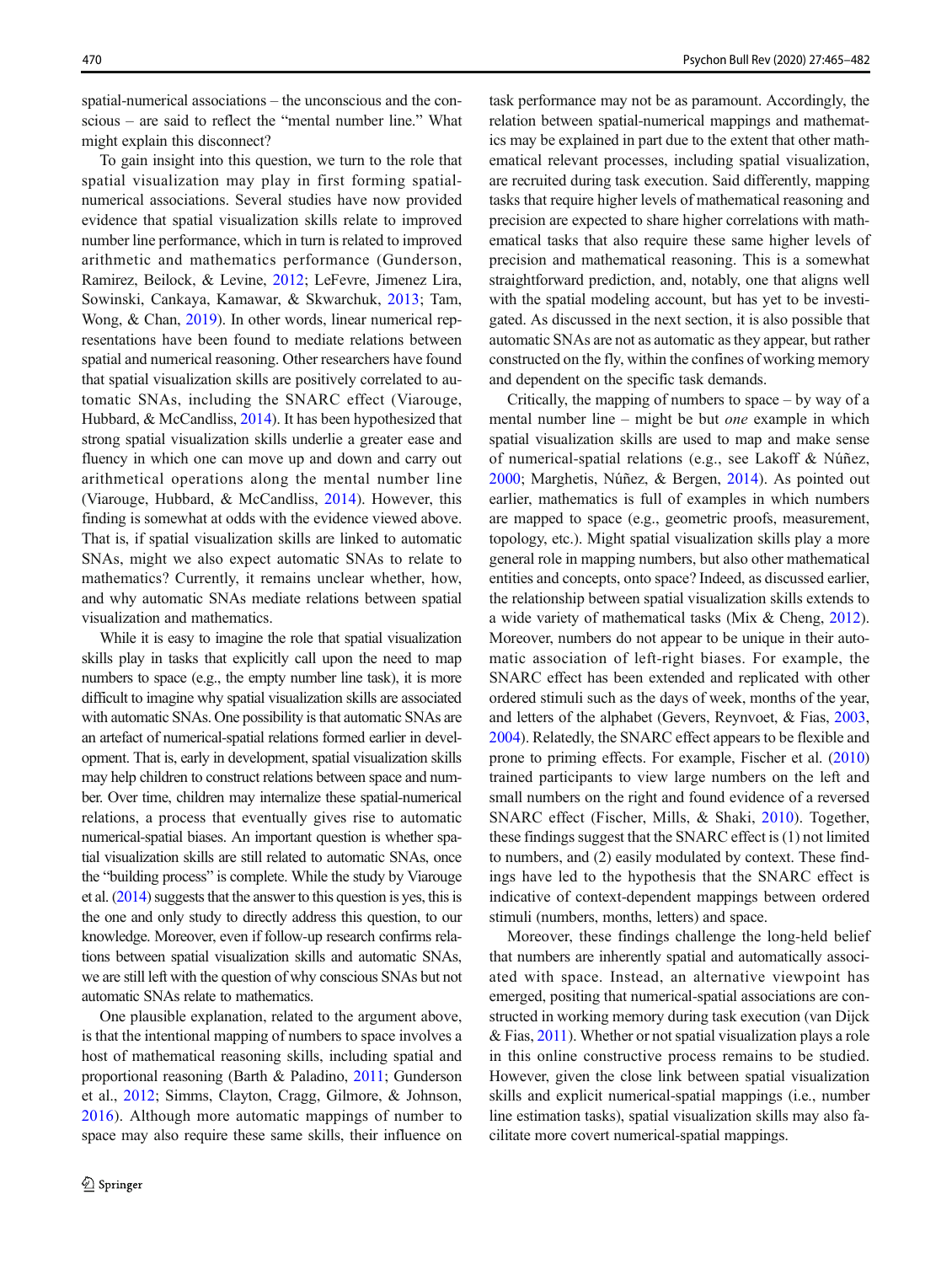Taken together, questions remain regarding the extent to which numbers are automatically associated with space versus actively constructed on a moment-to-moment basis. Moreover, the role of spatial visualization in mapping numbers to space remains largely unknown. In the next section, we continue to expand on the central idea presented in this section – that is, spatial and numerical skills may be linked because numbers are represented spatially. While this section has revealed behavioral evidence in favor of a close coupling of numbers and space, the next section addresses questions about the neural mechanisms that underlie these relations.

#### Shared neural processing account

According to the shared neural networks account, spatial and numerical processing may be related because they rely on the same brain regions and make use of similar neural computations. The first indication that this may be the case came from neurological case studies. Individuals with damage to the parietal lobes were sometimes observed to demonstrate joint deficits in both spatial and numerical processing (Gerstmann, [1940](#page-16-0); Holmes, [1918;](#page-17-0) Stengel, [1944](#page-18-0)). In fact, Gerstmann's Syndrome presents a rare but specific example of how damage to the parietal lobes (i.e., the left angular gyrus) is associated with impaired spatial and numerical reasoning. People with Gerstmann's Syndrome typically display a tetrad of symptoms including acalculia, left-right confusion, finger agnosia (difficulty identifying one's fingers), and dysgraphia (difficulty with writing) (Gerstmann, [1940\)](#page-16-0). It has been suggested that these difficulties may be due to a more general deficit in the mental manipulation of visual-spatial images, including impaired mental rotation skills (e.g., see Mayer et al., [1999](#page-17-0)).

Research on patients with hemi-spatial neglect provides further evidence that space and number may depend on intact parietal lobes. Individuals with hemi-spatial neglect demonstrate an inability to attend to the contralesional portion of space (e.g., inability to attend to the left side of space when the lesion is in the right parietal lobe). This condition is associated with a skewed ability to indicate the mid-point of both real and imagined objects, but also the mid-point of numerical intervals (Bisiach & Luzatti, [1978](#page-16-0); Zorzi et al., [2002](#page-18-0)). For example, Zorzi et al. [\(2002\)](#page-18-0) asked right-brain-damaged patients to indicate the mid-point of two spoken numbers, such as "two" and "six." Presumably, due to an impaired mental number line, patients tended to overestimate the midpoint between two numbers as the interval between them increased (e.g., stating "five" as the midpoint between "two" and "six."). Taken together, neuropsychological case studies provide the earliest evidence that spatial and numerical processing may rely on common parietal cortex.

More recently, the advent of fMRI has given way to a host of follow-up investigations into the neural correlates of numerical and spatial thinking. This body of research points to the intraparietal sulcus (IPS) as the critical juncture in which numbers and space may interact (e.g., see Hawes, Sokolowski, Onoyne, & Ansari, 2019; Fig. [4\)](#page-8-0). Indeed, it is now well established that the IPS and its neighboring regions play a critical role in reasoning about a variety of magnitudes, including non-symbolic quantities, space (size and shape), luminance, and even abstract notions such as number and time (see Kadosh, Lammertyn, & Izard, [2008](#page-17-0); Hawes et al., [2019b;](#page-17-0) Walsh, [2003\)](#page-18-0). Thus, there is evidence to suggest that *basic* spatial and numerical processes rely on common regions in and around the IPS.

There is also evidence that higher-level spatial skills, such as mental rotation, may also draw on these same parietal regions. For example, it has long been recognized that a central function of the parietal lobes is the performance of spatial transformations. Support for this can be seen in the results of a meta-analysis by Zacks [\(2008\)](#page-18-0) on the neural correlates of mental rotation. Zacks found evidence found evidence to suggest that the IPS was the most robust and consistently activated brain region associated with mental rotation. Other spatial visualization processes, such as being able to compose/decompose and translate geometric shapes, have also been associated with activity in this region (Jordan, Heinze, Lutz, Kanowski, & Jäncke, [2001](#page-17-0); Seydell-Greenwald, Ferrara, Chambers, Newport, & Landau, [2017\)](#page-18-0). One reason that spatial and numerical reasoning may be linked is through shared processes related to mental transformations. According to Hubbard et al. ([2009](#page-17-0)): "parietal mechanisms that are thought to support spatial transformation might be ideally suited to support arithmetic transformations as well" (2009, pp. 238). Indeed, this is an intriguing possibility and one that supports the neuronal re-cycling hypothesis.

According to the neuronal recycling hypothesis, numbers as well as other mathematical symbols and concepts may reuse the brain's neural resources that were originally specialized for interacting with the physical world (e.g., see Anderson, [2010](#page-16-0), 2015; Dehaene & Cohen, [2007;](#page-16-0) Lakoff & Núñez, [2000;](#page-17-0) Marghetis, Núñez, & Bergen, [2014\)](#page-17-0). In other words, numerical processing may co-opt or re-use the brain's more ancient and evolutionary adaptive spatial and sensorimotor systems, which originally served our abilities to interact with tools, objects, and locations in space (Dehaene et al., [2003](#page-16-0); Johnson-Frey, [2004](#page-17-0); Lakoff & Núñez, [2000\)](#page-17-0). Marghetis et al. [\(2014\)](#page-17-0) offer this summary of the neuronal re-cycling account: "we may recycle the brain's spatial prowess to navigate the abstract mathematical world" (pp. 1580). The neuronal recycling hypothesis has been used by many as an explanation for numerical-spatial biases observed through both behavioral and neuroimaging studies.

Taken together, there is compelling evidence that spatial and numerical processing are associated with overlapping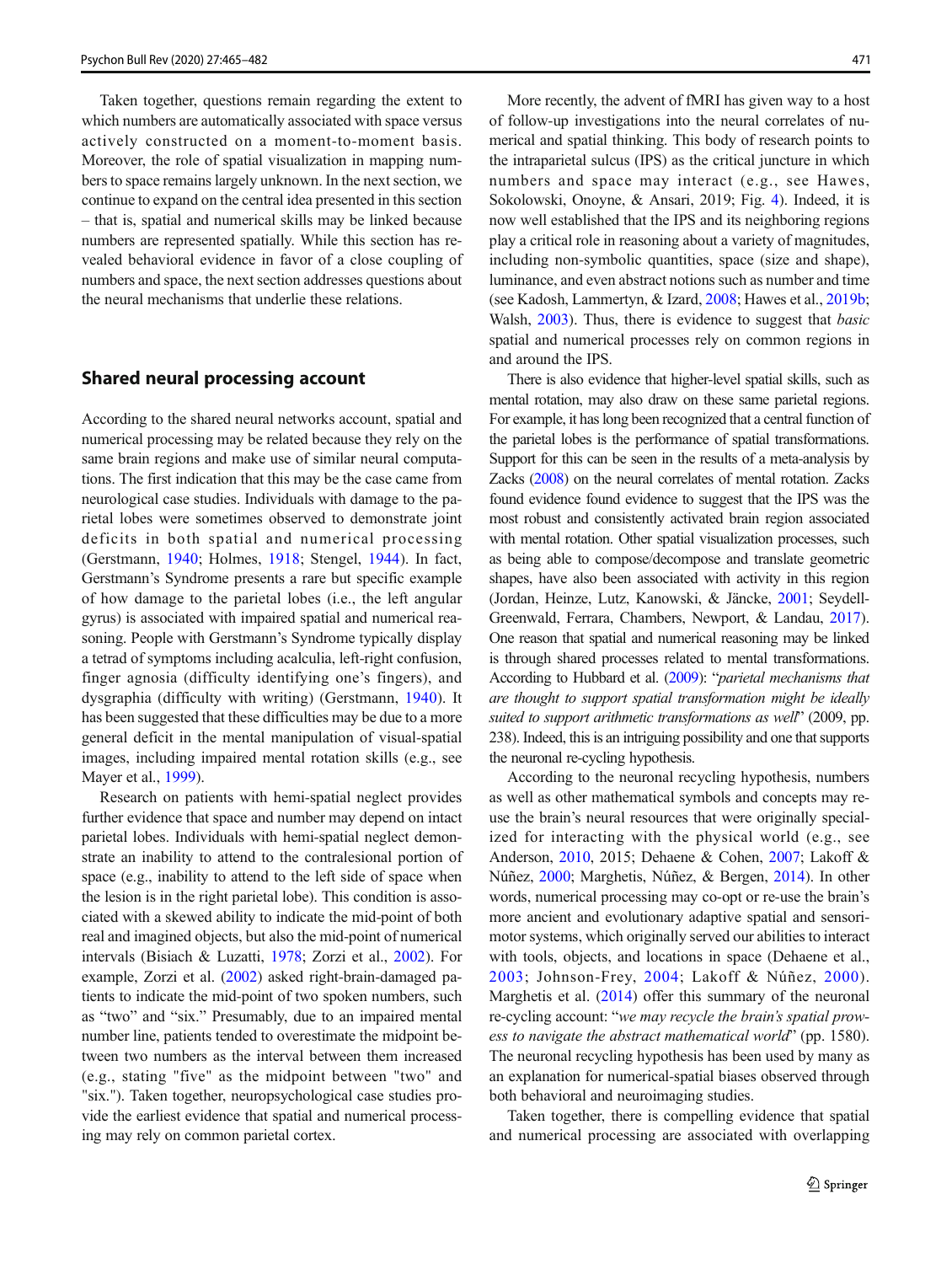<span id="page-8-0"></span>

Fig. 4 Meta-analysis of fMRI studies examining brain regions associated with mental arithmetic (green), basic symbolic processes (red), and mental rotation (blue)

regions of the parietal cortex, namely in and around the IPS. However, there are also some notable gaps in the literature. One such gap is the emphasis placed on uncovering how basic spatial processes (e.g., comparing line lengths) relate to basic numerical processes (e.g., comparing Arabic digits; e.g., see Sokolowski, Fias, Mousa, & Ansari, [2017](#page-18-0)). To date, research on higher-level spatial skills (i.e., those that require spatial transformation, such as mental rotation) have been studied in isolation from neuroimaging studies of numerical cognition (but see Hawes et al., [2019b](#page-17-0)). So, although there is good evidence to suggest that higher-level spatial skills also rely on processes associated with the IPS, we do not yet have any direct evidence (i.e., from a single study) for this correlation. However, this is a critical gap in the literature for reasons discussed earlier. While there is robust evidence for relations between spatial visualization skills and numerical and mathematical performance, there is little evidence that spatial representations of number relate to individual differences in numerical and mathematical performance. Thus, when it comes to better understanding individual differences in mathematics performance, much can be gained by studying the neural relations between spatial skills proper and numerical and mathematical reasoning.

#### Spatial modeling account

According to the spatial modeling account, spatial visualization is related to numerical reasoning because it provides a "mental blackboard" of which numerical relations and operations can be modeled and visualized. More specifically, spatial visualization has been posited to play a critical role in how one organizes, models, and ultimately conceptualizes novel mathematical problems (Ackerman, [1988;](#page-16-0) Mix et al., [2016;](#page-17-0) Uttal & Cohen, [2012](#page-18-0)). Although there may be little to no need to model familiar mathematical content, such as memorized arithmetic facts, the visualization process may prove beneficial when confronted with novel mathematical content, such as arithmetic questions that require multi-step calculations. Moreover, the spatial modeling account functions to bridge past, present, and future knowledge states. For example, to solve the question  $58 + 63$ , one might use prior knowledge of arithmetic facts to arrive at a previously unknown arithmetic fact (e.g., reason that  $50 + 60 = 110$  and  $8 + 3 = 11$ ; therefore, the solution is  $110 + 11 = 121$ . To do this – bridge prior knowledge with newly created knowledge – one must also maintain the problem and interim solutions in mind. Whether or not these same functions might just as easily be ascribed to a working memory account is an important question and one we further address below.

Arguably, the most impressive feature of the spatial modeling account, but also perhaps its Achilles heel when it comes to empirical study, is that there are few, if any, limitations on the type of mathematical content that can be modeled by way of spatial visualization. Indeed, spatial visualization processes provide a space in which one can move back and forth between a multitude of representations; between the concrete and the abstract, the symbolic and the nonsymbolic, the real and the imagined, and static and dynamic representations (Antonietti, [1999\)](#page-16-0). In short, there appear to be few limitations on the types of mathematical relations that can be modeled through visualizations. It is for this reason that it can be difficult to empirically investigate the spatial modeling account. How does one reveal the specific type of spatial modeling that occurs in the "mind's eye" of any given individual? Are some types of spatial modeling more conducive to effective mathematical reasoning than others?

One promising approach to these questions comes from studying how children model solutions to mathematical word problems. For example, Hegarty and Kozhevnikov [\(1999](#page-17-0)) presented children with the following word problem:

"A balloon first rose 200 meters from the ground, then moved 100 meters to the east, then dropped 100 meters. It then traveled 50 meters to the east, and finally dropped straight to the ground. How far was the balloon from its original starting place?"

Children's accompanying drawings to the problem revealed key insights and differences into how children modeled/visualized the problem. While some children's drawings were literal representations of the problem, others were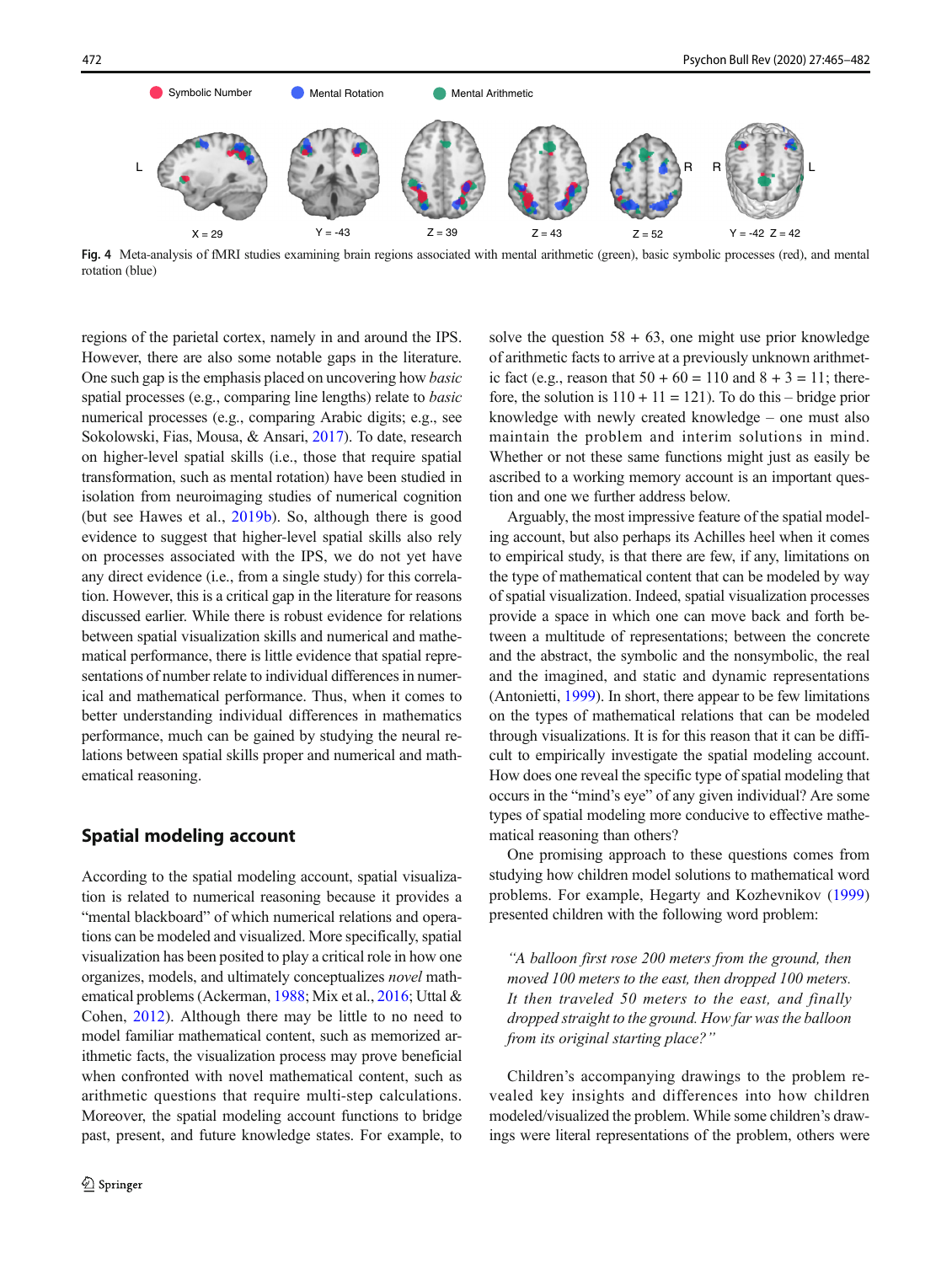more abstract and contained only the relevant mathematical details needed to answer the question. Based on these differences, children's drawings were categorized as either pictorial (more literal in representation) or visual-schematic (more abstract in representation; emphasis on relevant numericalspatial relations; see Fig. 5 for an example). Children who produced visual-schematic representations were more likely to arrive at the correct solution. Moreover, children who produced visual-schematic representations were also found to demonstrate significantly higher spatial visualization skills. Several studies have since replicated this finding (see Boonen, van der Schoot, van Wesel, de Vries, & Jolles, [2013;](#page-16-0) Boonen, van Wesel, Jolles, & van der Schoot, [2014\)](#page-16-0). Taken together, these studies suggest that spatial visualization skills may indeed help learners to better model mathematical relations, which in turn, may lead to improved mathematical performance.

In the above studies on word problems, it appears best to create mental models of only the relevant mathematical details. However, the question of what to model is likely task/question specific. For some maths problems, it is not so much about "doing away" with irrelevant details, but about retaining, manipulating, and forming new relations with the information given. For example, take missing term problems, such as  $5 + \frac{1}{2}$ . It has been suggested that one of the ways in which children come to develop fluency with such questions is through the ability to re-structure (re-model) the problem. So, instead of  $5 + \frac{1}{7}$ , the learner might transform the question into the more familiar form,  $= 7-5$ . What role might spatial visualization skills play in this process? To investigate this question, Cheng and Mix [\(2014\)](#page-16-0) carried out a randomized controlled trial with 6- to 8-year-olds. Half the children were assigned to mental rotation training condition and the other half were assigned to an active control group. Compared to the control group, children in the mental rotation group demonstrated significant gains on the missing term problems. Consistent with the spatial modeling account, the authors suggested that gains on the missing term problems may have a resulted from an improved ability to re-model

 $\mathbf{a}$ 

the problems into an easier format. This study provided the first causal evidence that spatial visualization training may transfer to mathematics. However, a recent follow-up study by Hawes et al. [\(2015\)](#page-16-0) failed to replicate this finding. It is clear that more research is needed before causal claims can be made about the generalizability of spatial training to mathematics. In moving forward, such efforts should also try to more specifically address the mechanism of transfer. For example, what evidence is there that the changes in mathematics occur because of the effect that spatial training has on the way the problems are modelled? Insights into this question are needed in order to test the validity and make causal claims about the spatial modeling account.

As mentioned earlier, one of the predictions of the spatial modeling account is that spatial modeling is most used when dealing with novel versus familiar mathematical content. There is some evidence that this may be the case. To test this possibility, Mix et al. [\(2016\)](#page-17-0) examined the relation between spatial skills, including spatial visualization, and novel and familiar mathematical content. Their results suggested that spatial skills were most closely related to novel mathematical problems. A follow-up study by Hawes et al. [\(2019a](#page-16-0)) provides additional insights into this issue. Using latent variable analyses, it was found that spatial visualization skills were highly correlated to both basic numerical skills as well as more advanced numerical skills (e.g., applied number problems, number operations). However, the relations between spatial visualization skills and higherlevel numerical skills were much stronger than relations between spatial visualization skills and basic numerical skills. These studies provide some important preliminary support for the spatial modeling account. However, these studies do not provide any direct evidence that spatial visualization is differentially used as a function of problem familiarity or difficulty.

It is important to note that the spatial modeling account overlaps with other theories of numerical and mathematical cognition. In particular, it bears close resemblance with grounded and embodied accounts of mathematical cognition





Fig. 5 An example of a visual-schematic representation (A) vs. a pictorial representation (B)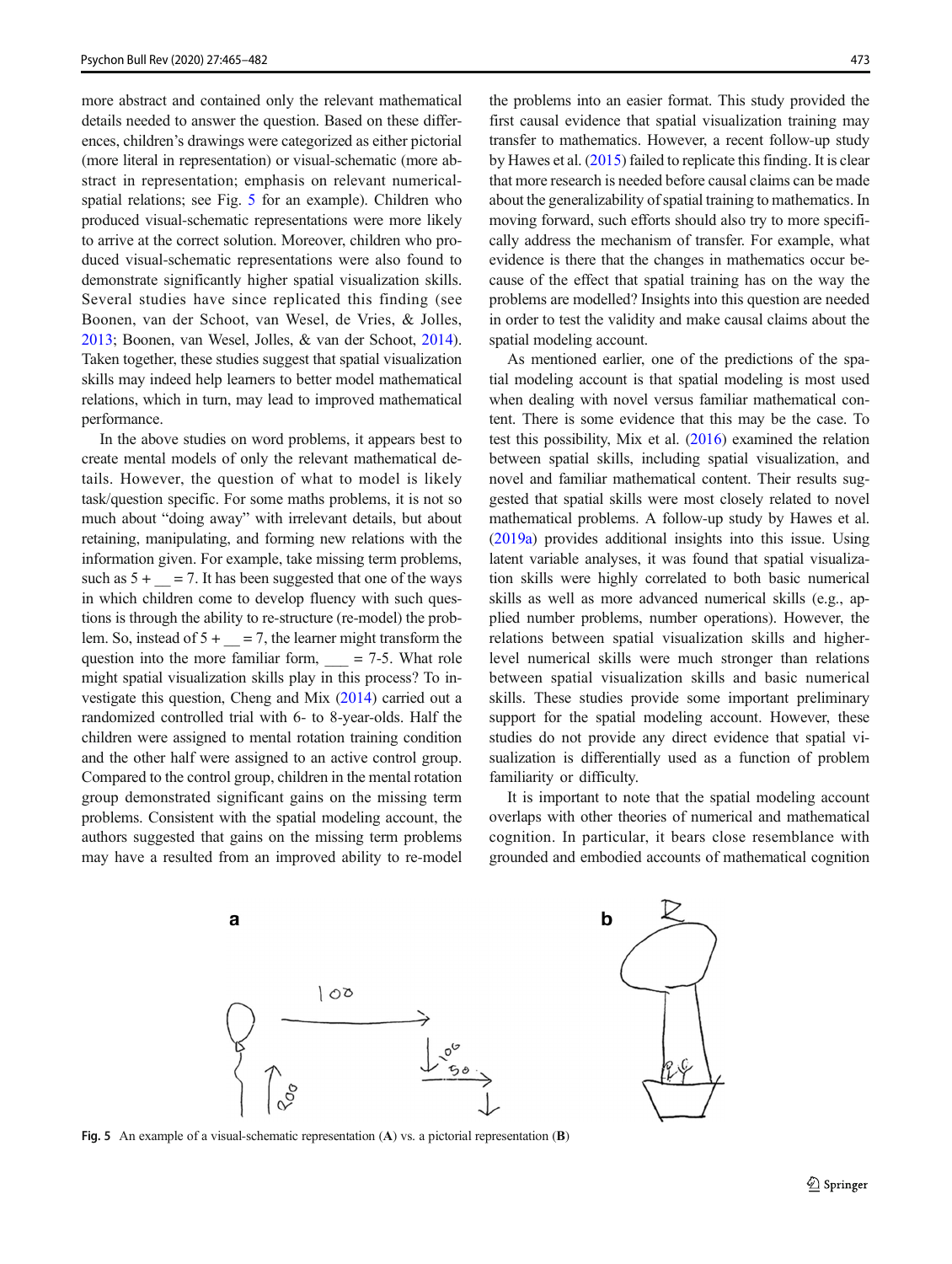(Lourenco et al., [2018](#page-17-0)). According to these perspectives, mathematical thought is grounded in our everyday sensory and bodily experiences (Anderson, [2010,](#page-16-0) 2015; Lakoff & Núñez, [2000](#page-17-0); Marghetis, Núñez, & Bergen, [2014](#page-17-0)). It is through engaging with metaphors, mental imagery, and simulated actions that mathematics becomes meaningful, and ironically, "groundless" (e.g., see Lakoff & Núñez, [2000\)](#page-17-0). This view contrasts with the perspective that mathematics is largely independent of sensorimotor experiences and instead is a function of symbolic amodal thought (e.g., see Barsalou, [2008\)](#page-16-0). Most relevant to the spatial modeling account is the role that mental simulation has been hypothesized to play in cognition in general, and in mathematics, in particular (Anderson, [2016](#page-16-0); Barsalou, [2008;](#page-16-0) Huttenlocher, Jordan, & Levine, [1994](#page-17-0)). Indeed, mental simulation and mental modeling are alike in that they describe mental processes related to the re-enactment of sensorimotor experiences (e.g., mental imagery) in the service of a future goal (e.g., arriving at the correct solution to a word problem). The following provides an apt summary of the grounded cognition account, including clear parallels with mental simulation and the spatial modeling account:

Operations with some of the objects in mental models are like operations with physical objects. In reasoning about these objects, the person mentally moves about on them or in them, combines them, changes their sizes and shapes, and performs other operations like those that can be formed on objects in the physical world (Greeno, [1991,](#page-16-0) pp. 178).

To be clear, the spatial modeling account is a more specific instantiation of mental simulation; one that is confined to the discipline of mathematics and deals explicitly with spatial relations. The above quote speaks to the "neuronal recycling" hypothesis mentioned earlier, offering additional insights into why space and number might both heavily recruit bilateral regions in and around the IPS. It is possible that numbers and various other mathematical concepts are processed in ways similar to the planning and actions associated with our handling of everyday objects. This point perhaps speaks to the common practice amongst mathematicians to refer to numbers as well as other mathematical concepts and abstractions as objects (Font, Godino, & Gallardo, [2013](#page-16-0)). A better understanding of why and how mathematicians come to view various concepts as objects may prove useful in better understanding the spatial modeling account as well as the development of mathematical expertise. For example, decades of research on human learning and memory indicate that objects are more easily remembered and expressed than abstract concepts (Paivio, [1983](#page-17-0), [2013](#page-17-0)). Might this same finding apply to the realm of mathematics? Rather than dealing with isolated fragments of mathematical procedures carried out in a stepby-by fashion, presumably under the control of a more

verbally mediated cognitive system, might the mathematical mind operate with greater ease and efficiency when dealing with holistic and object-like mental models? At the moment, research into these as well as other related questions concerning the spatial modeling account remain scarce. As such, the spatial modeling account remains a largely speculative account of why spatial visualization and numerical reasoning are so often linked.

#### Working memory account

Another way in which spatial visualization and numerical skills may be related is through another variable which shares relations with performance in both of these areas. For example, it is possible that spatial visualization skills are essentially a proxy for other cognitively demanding skills, such as executive function skills, working memory, and general intelligence. Visual-spatial working memory (VSWM), in particular, may explain the relations between spatial visualization and numerical skills. In this section, we review the evidence for and against this proposal.

Research to date suggests that both spatial visualization skills and VSWM are strongly related to numerical reasoning. For example, performance on spatial visualization tasks, such as mental rotation, have been linked to basic measures of numerical competencies, including arithmetic, number comparison, and number line estimation. Similarly, VSWM has also been found to explain similar amounts of variance in these same measures. Furthermore, there is evidence of close relations between all three of these variables – VSWM, spatial visualization, and numerical reasoning – when measured concurrently in the same studies (Alloway & Passolunghi, [2011;](#page-16-0) DeStefano & LeFevre, [2004](#page-16-0); Hawes et al., [2019a](#page-16-0); Kaufman, [2007;](#page-17-0) Kyllonen & Christal, [1990](#page-17-0); Kyttälä et al., [2003](#page-17-0); Li & Geary, [2017;](#page-17-0) Mix et al., [2016](#page-17-0)). Together, these findings question the extent to which spatial visualization and VSWM skills make unique contributions to numerical abilities.

It has been suggested that poor spatial abilities are a result of low VSWM. For example, several researchers have demonstrated notable differences in people of low- versus highspatial abilities in their abilities to form, maintain, and transform visual-spatial representations (Carpenter & Just, [1986;](#page-16-0) Just & Carpenter, [1985](#page-17-0); Lohman, [1988\)](#page-17-0). Carpenter and Just [\(1986](#page-16-0)) concluded that "a general characterization...is that low spatial subjects have difficulty maintaining a spatial representation while performing transformations" (p. 236). That is, individuals with low-spatial abilities tend to "lose" information as they engage in the act of spatial transformation. For example, when mentally rotating cube figures, individuals with low-spatial abilities often lose "sight" of the mental image and require multiple attempts at rotation (Carpenter & Just, [1986;](#page-16-0) Lohman, [1988\)](#page-17-0). Against this background,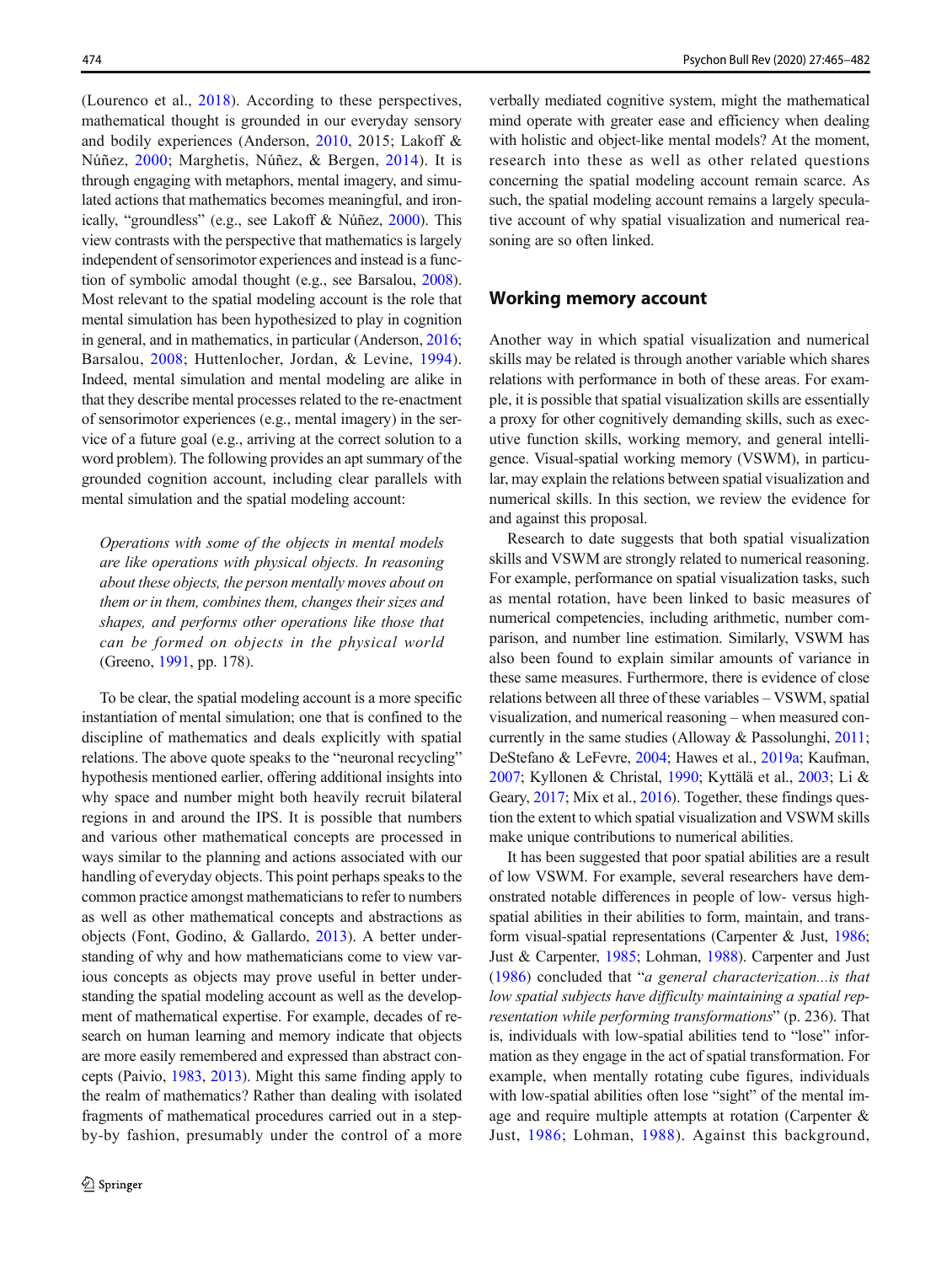researchers have attributed individual differences in spatial visualization as primarily due to differences in working memory (e.g., see Hegarty & Waller, [2005\)](#page-17-0).

Evidence to suggest that spatial visualization skills and VSWM are not as related as suggested above comes from three separate bodies of research: factor analyses, research on sex differences, and training studies. Studies from factor analytic studies suggest that VSWM, spatial visualization, and executive functions represent distinct cognitive constructs (i.e., latent variables; Hawes et al., [2019a;](#page-16-0) Miyake et al., [2001\)](#page-17-0). Moreover, Hawes et al., [2019a](#page-16-0) demonstrated spatial visualization and numerical skills (both basic and advanced) not only represent distinct constructs, but that the relations between the two could not be explained by general intelligence or executive functions, including measures of VSWM. Lastly, Mix et al. [\(2016\)](#page-17-0) found evidence that in sixth grade, VSWM shared stronger cross-loadings with a general mathematics factor compared to measures of spatial visualization, which were more associated with a general spatial factor. Together, these findings indicate that spatial visualization and VSWM represent separable cognitive factors and share differential relations with numerical and mathematics performance.

Further evidence that spatial visualization and VSWM are separable constructs can be gleaned from findings of reliable sex differences on measures of spatial visualization but not VSWM (Halpern et al.,  $2007$ ).<sup>1</sup> Beginning by about the age of 10 years, males tend to outperform females on measures of mental rotation, with estimated effects sizes ranging from .9 – 1.0 (Halpern et al., [2007;](#page-16-0) Titze, Jansen, & Heil, [2010](#page-18-0)). Importantly, sex differences are not confined to mental rotation tasks but also emerge on other spatial visualization tasks, including mental paper folding tasks (Halpern et al., [2007\)](#page-16-0). Findings of sex differences in spatial visualization skills, but not VSWM, further suggests that these two aspects of visualspatial processing may represent distinct constructs.

Training studies provide further evidence that VSWM and spatial skills behave and operate in unique ways. Although the effects of VSWM training are hotly debated and there is little evidence that training generalizes to other untrained tasks (e.g., mathematics; Redick, Shipstead, Wiemers, Melby-Lervåg, & Hulme, [2015](#page-18-0)), a different picture has emerged with respect to spatial training. A recent meta-analysis of 217 spatial training studies by Uttal et al. [\(2013\)](#page-18-0) indicates that spatial thinking can be improved in people of all ages and through a wide assortment of training approaches (e.g., course work,

task-based training, video games). Furthermore, the researchers concluded that although further evidence is still required, it appears as though the effects of spatial training transfer to a variety of novel and untrained spatial tasks. In subsequent sections, we return to the topic of spatial training and the extent to which spatial training transfers to numerical reasoning. The take away point in this section, however, is that compared to VSWM, spatial visualization skill appears to represent a more flexible and adaptive cognitive system, providing further insight into the separability of VSWM and spatial skills.

At this point, it is worth returning to the question at hand: Does VSWM explain the relationship between spatial visualization skills and numerical/mathematical abilities? Based on the available evidence, there are reasons to suspect that (1) spatial visualization and VSWM are separable constructs, and (2) that each share independent pathways with numerical skills. An important follow-up question is why VSWM and spatial visualization skills may differentially contribute to numerical and mathematical learning and performance.

One proposal is that VSWM and spatial visualization differ according to the cognitive demands placed on the need to "recall" versus "generate" visual-spatial information. For example, at a measurement level, most VSWM measures primarily require participants to *recall*, maintain, and (sometimes) manipulate visual-spatial information. Most spatial visualization measures, on the other hand, require participants to perceive, maintain, manipulate, and generate visualspatial solutions. Thus, the shared need to maintain and manipulate visual-spatial information may explain the previously reported correlations between VSWM and spatial visualization. However, the differences in task requirements might be one reason to predict differential relations with numerical performance. While VSWM skills may play a greater role in numerical tasks that emphasize the need to recall and maintain information (e.g., basic arithmetic), spatial visualization skills may play a greater role in numerical tasks that emphasize the need to generate novel solutions (e.g., word problems, applied problems). Notably, this prediction supports the spatial modeling account discussed earlier. Spatial visualization skills are predicted to be especially useful, even more so than VSWM, on problems that require the modeling and generation of problem solutions. Future research is needed to formally test this hypothesis.

#### **Discussion**

To this point, the relationship between spatial ability and mathematics has been well-studied but scarcely understood. The purpose of this review was to shed light on this issue by reviewing the literature in search of potential mechanisms that might explain the historically tight relations between spatial

<sup>&</sup>lt;sup>1</sup> It should be recognized that this argument also applies to relations between spatial visualization and numerical reasoning. Although sex differences are frequently observed on measures of spatial visualization (namely mental rotation), sex differences do not regularly occur on measures of numerical reasoning (e.g., see Hutchison, Lyons, & Ansari, [2019;](#page-17-0) Kersey, Braham, Csumitta, Libertus, & Cantlon, [2018\)](#page-17-0). This finding provides an additional constraint to consider in the attempt to disentangle the link between spatial visualization and numerical reasoning.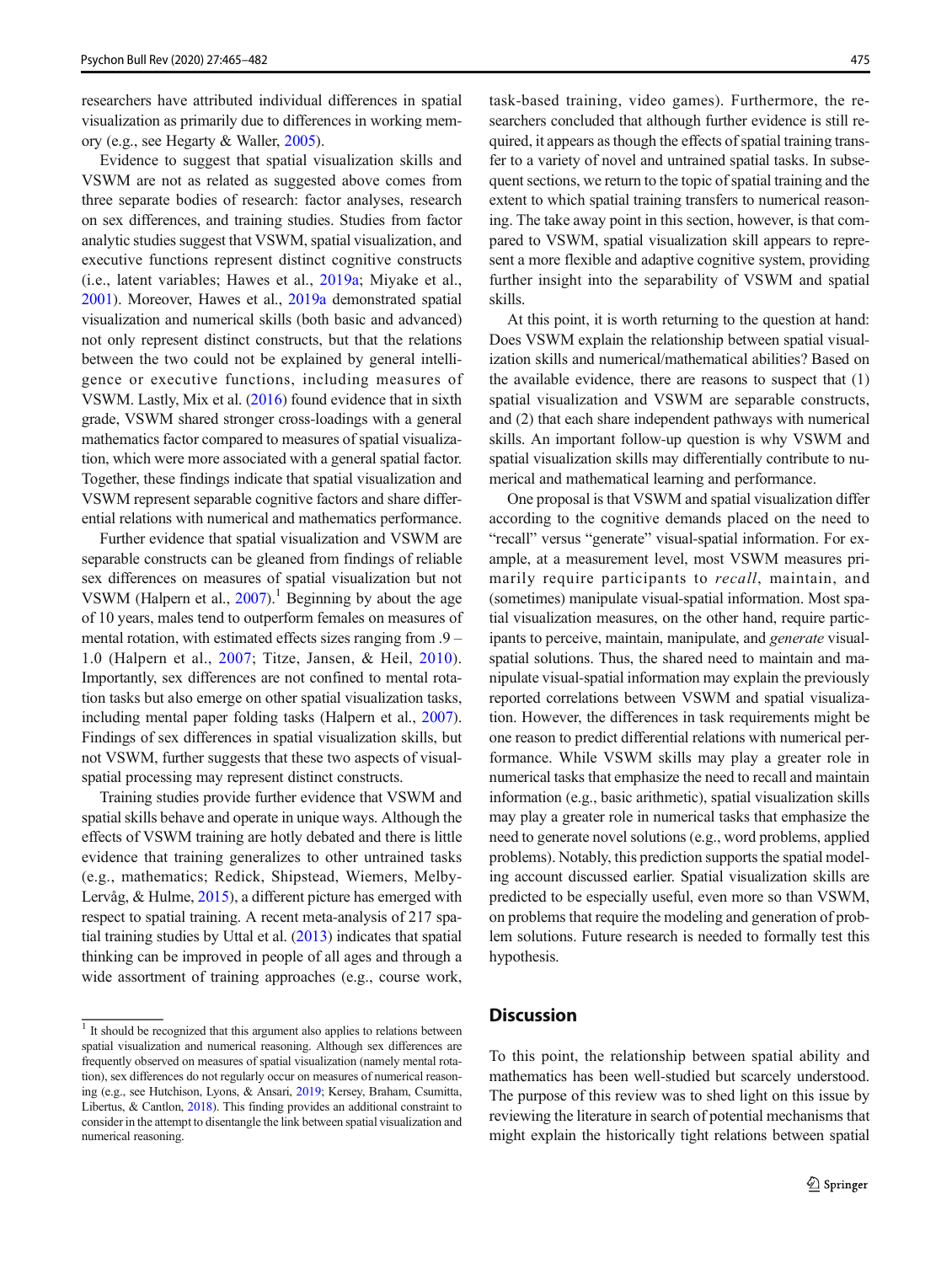and numerical reasoning. More specifically, this review targeted the ways in which spatial visualization might be linked to numerical reasoning. Based on comprehensive review of research from psychology, neuroscience, and education, four potential mechanisms were identified: (1) Spatial representation of numbers account, (2) shared neural processing account, (3) spatial modeling account, and (4) working memory account. In the following section, a brief summary of each account is provided. We then engage in a more thorough discussion of the limitations as well as potential for improving spatial-numerical relations.

#### A summary of the four accounts

In brief, the spatial representation of numbers account suggests that numbers and their various relations are represented along a "mental number line." In turn, the precision of one's mental number line has been posited to play an important role in performing a host of numerical reasoning tasks, including comparing, ordering, and operating on numbers. A small body of research suggest that spatial visualization skills play a fundamental role in the learning and formation of numerical representations. The shared neuronal processing account suggests that numbers and space are linked through shared underlying neuroanatomical substrate. According to the neuronal recycling theory, numerical reasoning capacities re-use the same neuronal resources that were originally (evolutionarily speaking) deployed for spatial reasoning, including spatial visualization. The spatial modeling account places much more emphasis on spatial visualization as a more general mechanism used to model, organize, and simulate a wide variety of numerical concepts. This account is closely connected to other theories of mathematical reasoning, including grounded, embodied, and the aforementioned neuronal recycling accounts. A common feature of these theories is the use of the visual-spatial imagination to act upon mathematical objects, including numbers, in ways not unlike the ways we experience and use objects in the real world. Lastly, the working memory account calls into question unique relations between spatial visualization and numerical reasoning skills. Instead, the link may have its roots in individual differences in visualspatial working memory (VSWM). However, evidence to date suggest that these two constructs are not one and the same and make independent contributions to numerical and mathematical performance. Moving forward, it will be important to continue to study the ways in which spatial visualization represents a unique construct as well as the ways in which it interacts with other cognitive systems.

#### An integrated description of the four accounts

The extent to which these various accounts are descriptions of the same underlying mechanism but in different forms and at

different levels of analysis is an important question. For example, it is possible that one of the ways in which numbers become represented spatially is through the active processes of spatial modeling (e.g., visualizing a number line to reason about numerical relations). From a biological perspective, it could be that the IPS and closely associated regions provide the necessary neuronal networks to carry out these modeling and transformational processes. Moreover, even when the spatial modeling of numerical concepts no longer serves the individual (i.e., the concepts at hand have become automatized more or less), these same neural substrates may continue to underlie both numerical and spatial processes (e.g., see Hawes et al., [2019b](#page-17-0)). This may occur despite an independence in function. If we assume that spatial visualization is a relatively stable trait, then we should expect to see lasting correlations between spatial visualization and numerical skills even when spatial visualization no longer serves a purpose in one's semantic understanding/representation of number. In other words, spatial and numerical processes may continue to be correlated, both neurally and behaviorally, long after they have become conceptually divorced from one another. This relation may remain because of individual differences in spatial visualization skills that once helped give rise to conceptual mappings between numbers and space. This integrated account may explain why we continue to see correlations between spatial visualization skills and basic numerical competencies into adulthood. It might also explain why we see relations between intentional numerical-spatial mappings (e.g., as measured with the number line task) and mathematics (Schneider et al., [2018](#page-18-0)), but mixed evidence for relations between automatic numerical-spatial mappings (i.e., SNARC) and mathematics (Cipora, Patro, & Nuerk, [2015](#page-16-0)).

From this example it can be seen how biology and behavior interact in complex ways to give rise to potentially dynamic and ever-changing numerical-spatial relations. To what extent does genetically endowed neuroanatomical structures influence one's abilities to visualize numerical-spatial relations? To what extent is spatial visualization malleable and transferable to numerical reasoning? These are important questions; the answers of which may help to more fully understand the interplay that may exist between the various accounts of space-number relations.

#### Biological considerations of the four accounts

An interesting question concerns the extent to which one's spatial visualization abilities are constrained by genetic and corresponding neuroanatomy. Results from a meta-analysis of twin studies  $(N=18,296 \text{ monozygotic twins}; N=23,327 \text{ di-}$ zygotic twins) suggest that spatial visualization abilities are largely heritable (.61), with non-shared environmental factors having a substantial impact (.43) and shared environmental factors have a little effect (.07; King, Katz, Thompson, &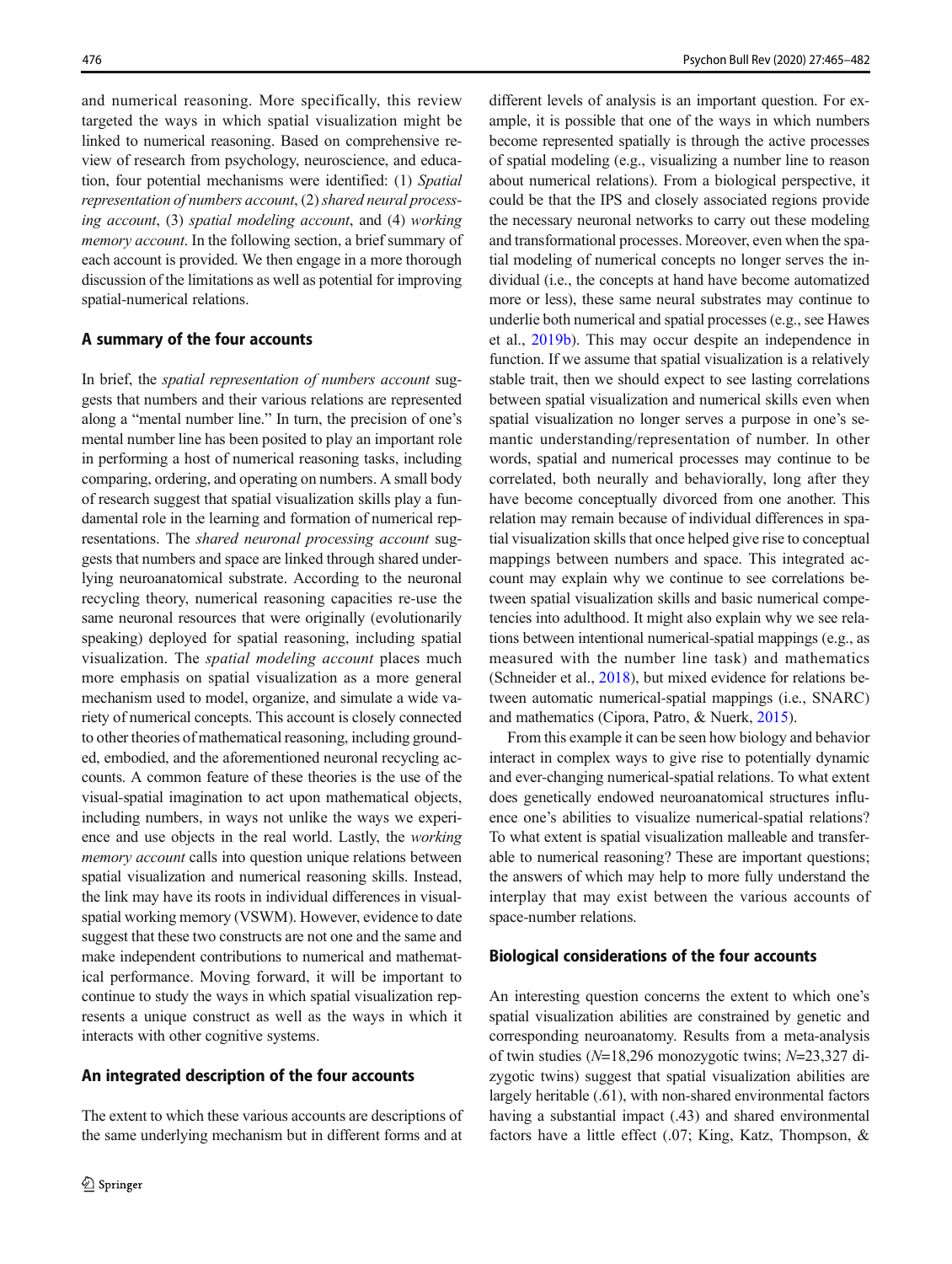Macnmara, [2019](#page-17-0)). In other words, approximately 60% of the variability in spatial visualization can be accounted for, statistically, by genetic differences between people (in this particular sample). Even more germane to the current study, however, is the extent to which relations between spatial visualization and numerical abilities are due to shared genetics. This question was recently addressed by Tosto et al. [\(2014\)](#page-18-0) through a twin study (N=1,539 monozygotic twins; N=2,635 dizygotic twins). As expected, they found a strong relation between spatial visualization skills and mathematical abilities, including measures of numerical reasoning  $(r > .40)$ . Moreover, they found that approximately 60% of this overlap was explained by common genetic effects, while 40% of the overlap was due to environmental experience (26% and 14% by shared and non-shared environments respectively). Taken together, these studies suggest genetics may help explain individual differences in spatial visualization skills as well as common variance between spatial and numerical relations.

#### The malleability of spatial visualization

Although biological factors may place certain constraints on one's range of spatial visualization abilities, it is also clear that spatial skills are highly malleable constructs (Uttal et al., [2013\)](#page-18-0). Compared to other core cognitive capacities, including working memory, spatial abilities – most notably spatial visualization skills – appear to be highly subject to practice and training effects. Evidence for this comes from Utall et al. [\(2013\)](#page-18-0) who performed a meta-analysis examining the overall effects of 217 spatial training studies over a 25-year period (1984-2009). The study concluded that spatial training is an effective means for improving spatial thinking in people of all ages and across a variety of training techniques (e.g., video games, in-class training, spatial task training). The average effect size was large, approaching half a standard deviation (0.47). In theory, an improvement of this magnitude would approximately double the number of individuals with the spatial skills typically associated with being an engineer (Uttal et al., [2013\)](#page-18-0). Moreover, the results revealed evidence of equal transfer for near and intermediate transfer measures. That is, training on one particular task, such as mental rotation, was found to not only lead to improvements in that same type of task, but resulted in improvements in untrained spatial tasks, such a mental paper folding (e.g., see Wright et al., [2008;](#page-18-0) Chu & Kita, [2011](#page-16-0)). In terms of durability, similar gains were observed immediately after training, less than 1 week delay, or less than one month delay. Moving forward, it will be important to assess just how long training related gains persists. The results of this study are important but puzzling.

They are important as the implications are significant and far reaching, especially in considering the ways in which spatial training might help boost STEM-related performance (as suggested in the engineering example above). The results are puzzling in that the effects of training spatial abilities appears unlike the training of any other cognitive abilities. To our knowledge, only spatial training has been found to reliably yield intermediate transfer effects. Inquiries why this is and what makes spatial thinking an especially malleable cognitive construct are needed. This information may be useful in designing educational curricula and interventions.

#### Does spatial visualization training transfer to mathematics?

Given the evidence that spatial thinking is highly malleable, might spatial training be an effective means to improve numerical thinking? Indeed, the answers to this question have the potential to provide key insights into the four candidate mechanisms reviewed. Unfortunately, there is no conclusive answer to this question. To date, the evidence is mixed and appears to very much depend on the training approach. Moreover, there are only two studies which meet the criteria for a randomized controlled trial, both of which included small sample sizes. In Cheng and Mix's [\(2014](#page-16-0)) study, 58 children aged 6–8 years underwent either 40 min of spatial visualization training (mental rotation) or 40 min of an active control task (crossword puzzles). Compared to the control group, children in the spatial training group demonstrated gains on a measure of spatial visualization, but, most impressively, also demonstrated improvements on calculation problems of two types: standard calculation problems (e.g.,  $56 + 6 = 0$ ) and missing term problems (e.g.,  $5 + \_ = 12$ ). Gains were more pronounced on the missing terms problems. In line with the spatial modeling account, the authors suggested that the intervention may have been effective because it encouraged participants to more effectively model the problems (e.g., reorganize  $5 + 12$  into the more familiar question format,  $= 12-5$ . A follow-up study by Hawes et al., [2015](#page-16-0) failed to replicate these effects. In this study, 61 6- to 8-year-olds were assigned to either 6 weeks (3 h total) of computerized spatial visualization training program or 6 weeks of computerized literacy training (control). Compared to the control group, children who received spatial training demonstrated improvements on spatial visualization measures but demonstrated no evidence of gains on any of the mathematics measures, including miss-terming problems. These mixed findings and the small sample sizes used make it clear that much more research is needed before any conclusions can be made about whether spatial training generalizes to numerical and mathematical reasoning. Moreover, future studies of this sort should aim to more explicitly address the potential mechanism(s) that may or may not facilitate transfer. For example, to further test the possibility that the spatial modeling account might be at play (as the authors of both the training studies above suggest), it is imperative to capture evidence of this. This may be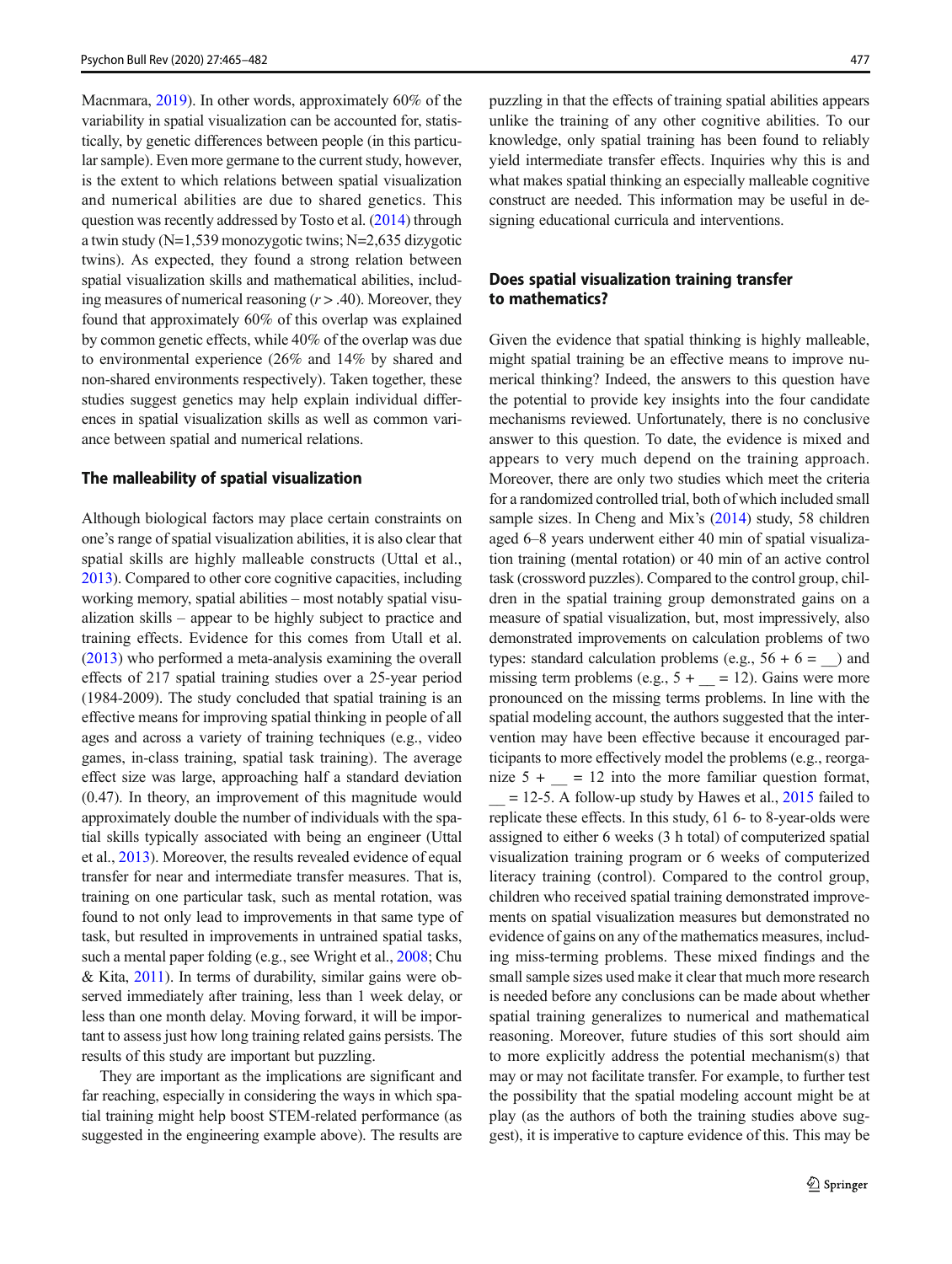achieved through self-report strategy use or through having participants write or draw their solution strategies.

The two studies above represent the only randomized controlled studies; however, three other studies have examined the effects of spatial visualization training on mathematical performance through classroom-based "quasi-experimental" studies. Because random assignment did not occur at the level of the individual, the effects of these studies may have been more influenced by uncontrolled variables (e.g., different teachers). A major benefit of these studies, however, is that they were carried out by classroom teachers and may be considered more ecologically valid approaches to spatial training. In the first of these studies, Hawes, Moss, Caswell, Naqvi, & MacKinnon, [2017](#page-16-0) worked with kindergarten to Grade 2 teachers to implement a 32-week spatial visualization training intervention as part of teachers' regular mathematics instruction (total  $\sim$  45 h of spatial training). Compared to an active control group ( $n = 28$ ), children in the spatial training classrooms ( $n = 39$ ) demonstrated widespread improvement on a variety of spatial reasoning measures as well as gains on a symbolic number comparison task. However, as noted by the authors, many of the spatial visualization activities also incorporated aspects of numerical reasoning, which may have influenced the results. In fact, it is possible that the greatest potential for mathematical learning lies in the combination and integration of spatial and numerical instruction. However, such an approach limits the conclusions we can make about the unique contributions of spatial visualization in the learning of mathematics. In a somewhat similar study by Lowrie et al. ([2017](#page-17-0)), the authors also found some evidence of transfer to mathematics following an intensive in-class spatial training program with 10- to 12-year-olds ( $N = 186$ ; 20 h of training over 10 weeks). Children in the spatial training classrooms, but not the control classrooms, demonstrated improvements in spatial visualization as well as a comprehensive measure of mathematics. However, the mathematics measure included a combination of items related to both numerical concepts as well as geometrical concepts. Thus, it is possible that the gains were due to changes in geometrical reasoning, arguably closely related to or even dependent on spatial reasoning, and not numerical reasoning. Lastly, a recent study by Cornu et al. [\(2017\)](#page-16-0) failed to find any transfer to mathematical reasoning. Compared to children in the control kindergarten classrooms ( $n = 57$ ), children in the spatial training kindergarten classrooms ( $n = 68$ ) demonstrated some gains on near transfer spatial measures, but showed no evidence of improvements on seven separate measures of mathematics (e.g., counting, number comparison, number naming, arithmetic).

In another quasi-experimental study, Cheung, Sung, and Lourenco ([2019](#page-16-0)) examined the effects of an at-home spatial visualization intervention with 6- to 7-year-olds  $(N = 62)$ . Compared to an active control group, children who participated in the at-home mental rotation training demonstrated near

transfer gains in mental rotation ability and far transfer to arithmetic performance. Critically, such transfer could not be attributed to general cognitive improvement, as no gains were observed on measures of nonsymbolic comparison, verbal working memory, or language ability following training. Relevant to the current review, the authors speculate that far transfer may have been due to improvements in children's ability to mentally model arithmetical relations and/or ground numerical information along a mental number line.

Overall, the results of these "quasi-experimental" studies are difficult to interpret and at this point in time, few conclusions can be drawn. It is clear, however, that when improvements do occur in mathematics (and this was true in the Cheng and Mix study as well), the mechanism of transfer is not well understood. In fact, not one training study to date has systematically addressed the question of what might mediate the effects of spatial visualization training on numerical reasoning. Thus, moving forward, it will be critical to target the underlying agents of change. The four candidate mechanisms reviewed here provide a good place to start. For example, different predictions can be made depending on the different accounts reviewed. According to the spatial representation of numbers account, one might predict that spatial training is related to improvements in one's internal representation of numbers according to a more spatially precise mental number line. This refinement in one's "mental number line," in turn, is predicted to facilitate greater numerical reasoning. Critically, in order to test this hypothesis, future training studies will need to include measures of spatial-numerical mappings (e.g., intentional number-line estimation tasks, automatic SNA tasks, including SNARC effects). Any gains in more general measures of numerical reasoning should theoretically be mediated by change on these measures. As mentioned above, one way of testing the spatial modeling account would be to gain insights into the strategies that participants use while engaging in the numerical tasks. What evidence is there that the spatial visualization training actually led to an improved ability to mentally model the problem at hand? For example, collecting process data of the sort used in Hegarty and Kozhevnikov's [\(1999\)](#page-17-0) word problem studies could be used to demonstrate the extent to which spatial visualization training results in improved schematic representations of the problems. Evidence of this sort would lend support for the spatial modeling account. In terms of the shared neural processing account, researchers have yet to examine the neural correlates of spatial training. However, a rather straightforward prediction would be that training-induced changes in neural activity (or the underlying neuroanatomical structures) should be correlated with improvements in numerical reasoning. Lastly, according to the working memory account, changes in spatial visualization should more broadly be encapsulated by changes in working memory. Indeed, it is possible that spatial visualization training is akin to working memory training. Future training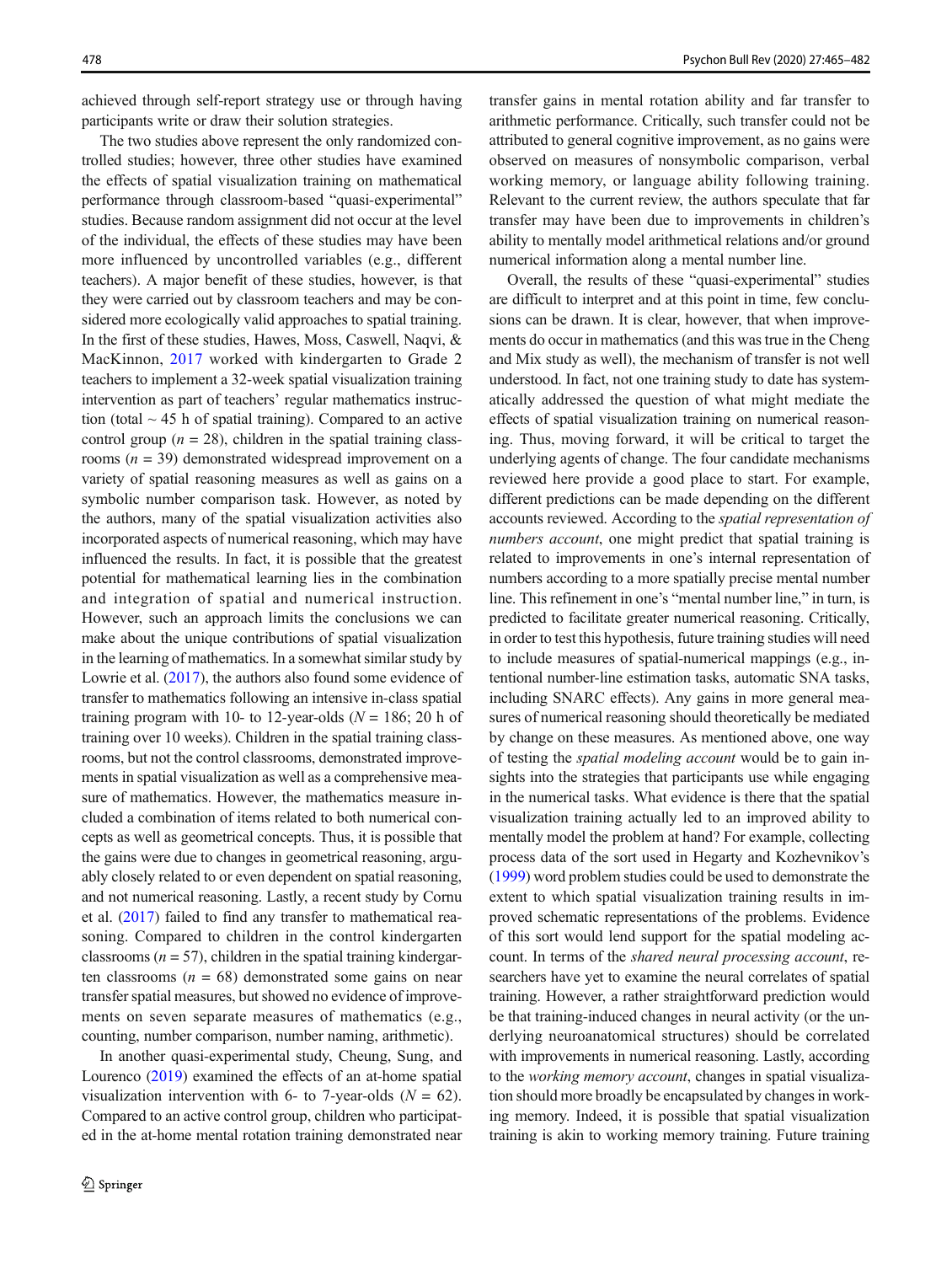studies thus need to also include measures of working memory to provide evidence for or against this possibility.

To conclude, future spatial training studies should look to go beyond simply measuring the effects of spatial training on numerical reasoning. Instead, trainings studies should be designed in ways that provide insights into the theorized mechanisms at play. This approach is critical in revealing why and under what conditions spatial training might be effective for some individuals but not others.

#### Potential mediators and moderators

As hinted at, the link between spatial visualization and numerical reasoning is likely to vary from individual to individual. For ease of clarification, this paper has only hinted at some of the potential mediators and/or moderators of the spacenumber relations. For example, we have suggested that spatial visualization may share stronger relations with unfamiliar vs. familiar numerical question types. With practice and experience, the need to engage visualization processes may be reduced. According to this proposal, the space-math link may differ across individuals as a function of their experience and familiarity with the mathematical task in question. For example, a child who is first learning basic arithmetic may find it useful to model the solution, whereas a child fluent in basic arithmetic may have no need to pause, reflect, and model the problem and solution. This suggests the need to not only consider the mathematical content under investigation, but also the learner's familiarity with the mathematical content when examining mechanisms underlying the space-math link. Said differently, mathematical experience may moderate relations between space and maths. To our knowledge, this represents a major gap in the literature and represents a promising area of future study.

In discussing the working memory account it was suggested that working memory or executive functions might mediate the relations between spatial visualization and mathematics. While research to date suggest evidence against this notion, more research is needed to more fully test this possibility. Moreover, it is possible that general intelligence (g) might account for the relations between space and mathematics. In fact, according to one account, intelligence might best be operationalized as the ability to spatially manipulate mental models (Lohman, [1996](#page-17-0)). Given prior findings of close relations between spatial visualization and general IQ (more specifically, nonverbal IQ), future research efforts are needed to further disentangle associations between spatial visualization abilities, general intelligence, and mathematics. To date, only one study has investigated this triad of relations and the results demonstrated strong and unique relations between spatial visualization and general mathematical abilities, even after controlling for g; Hawes et al., [2019a](#page-16-0) (as

well as visual-spatial working memory). An important question moving forward is whether spatial visualization is related to mathematical reasoning due specific shared processes (e.g., the need to engage in mental rotation) or is related through more general processes (e.g., deductive reasoning). In addition to cognitive factors, many other variables might moderate the relation between spatial visualization and numerical reasoning, including, age, sex, type of mathematics instruction received in school (spatial vs. non-spatial), types of numerical reasoning required, past experiences with spatial learning, use of spatial versus non-spatial strategies, and various socioemotional and affective factors including spatial/mathematics anxiety. In combination, these factors represent a kaleidoscope of possible interactions. At present, we have only scraped the surface in studying how these and other variables may moderate space-number relations.

#### Conclusion

This paper highlights the potential ways in which spatial visualization and numerical abilities may be related to one another. Research is now needed to further probe and test the validity of these various accounts – both in isolation from one another but also in combination. Ultimately, it seems likely that all four accounts may offer insights into the ways in which spatial visualization and number are linked. In moving forward, it will not be enough to loosely base a study on one of the mechanistic accounts provided. For example, several studies to date have hypothesized strong relations between spatial abilities and mathematics because of research demonstrating shared neural resources. Indeed, as reviewed in this paper, there is good evidence to suggest that this is the case. However, we must go well beyond this level of theorizing: Not only stating which mechanism(s) are believed to underlie shared relations, but most critically, stating the precise ways in which the mechanism works to give rise to the relationship in question. A metaphor of a car mechanic helps to make this point. It is of use to know that car's mobility depends on its motor. This knowledge might help isolate the potential source of the problem. However, if the mechanic does not understand how the motor works, he/she has little chance of fixing a broken motor and regaining mobility. When it comes to expanding our understanding of spatial-numerical relations it is not enough to identify potential mechanisms that link spatial and numerical thought. The time is right to begin understanding why and under what specific conditions the mechanisms work, or just as importantly, fail to work. By better illuminating the learning processes that link spatial visualization and numerical competencies, we may be afforded new insights into the uniquely human ability to learn, perform, and invent abstract mathematics. This information, in turn, may prove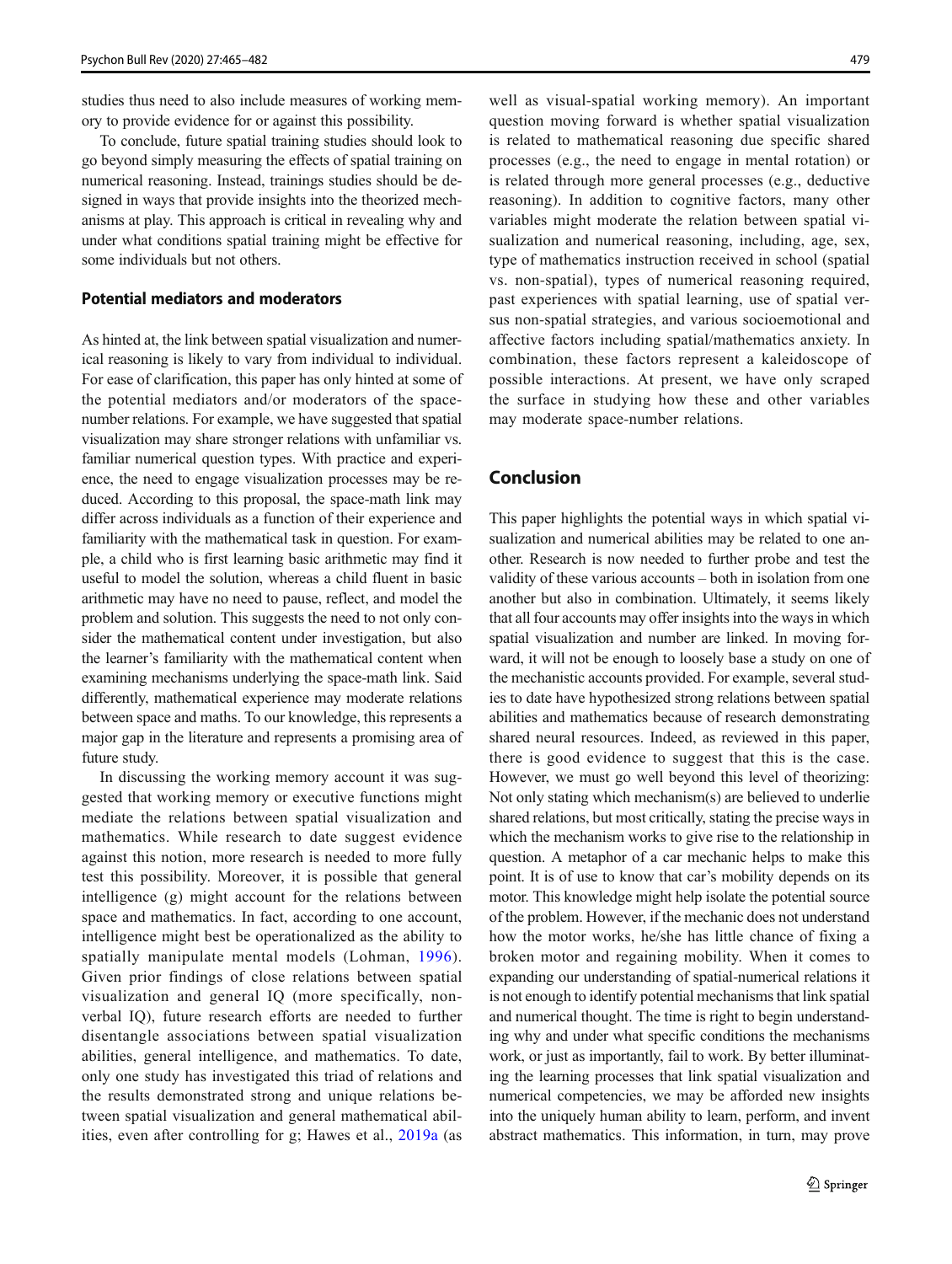<span id="page-16-0"></span>critical in the assessment and design of effective mathematics curricula and intervention moving forward.

#### References

- Alloway, T. P., & Passolunghi, M. C. (2011). The relationship between working memory, IQ, and mathematical skills in children. Learning and Individual Differences, 21(1), 133–137.
- Ackerman, P. L. (1988). Determinants of individual differences during skill acquisition: Cognitive abilities and information processing. Journal of Experimental Psychology: General, 117, 288–318.
- Anderson, M. L. (2010). Neural reuse: A fundamental organizational principle of the brain. Behavioral and Brain Sciences, 33(4), 245- 266.
- Anderson, M. L. (2016) Précis of. Behavioral and Brain Sciences 39.
- Antonietti, A. (1999). Can students predict when imagery will allow them to discover the problem solution?. European Journal of Cognitive Psychology, 11(3), 407-428.
- Barsalou, L. W. (2008). Grounded cognition. Annual Review of Psychology, 59, 617-645.
- Barth, H. C., & Paladino, A. M. (2011). The development of numerical estimation: Evidence against a representational shift. Developmental Science, 14(1), 125-135.
- Bisiach, E., & Luzatti, C. (1978). Unilateral neglect of representational space. Cortex, 14, 129- 133.
- Boonen, A. J., van der Schoot, M., van Wesel, F., de Vries, M. H., & Jolles, J. (2013). What underlies successful word problem solving? A path analysis in sixth grade students. Contemporary Educational Psychology, 38(3), 271-279.
- Boonen, A. J., van Wesel, F., Jolles, J., & van der Schoot, M. (2014). The role of visual representation type, spatial ability, and reading comprehension in word problem solving: An item-level analysis in elementary school children. International Journal of Educational Research, 68, 15-26.
- Calabria, M., & Rossetti, Y. (2005). Interference between number processing and line bisection: a methodology. Neuropsychologia, 43(5), 779-783.
- Carpenter, P. A., & Just, M. A. (1986). Spatial ability: An information processing approach to psychometrics. In R. J. Stenberg (Ed.), Advances in the psychology of human intelligence (Vol. 3, pp. 221-252). Hillsdale, NJ: Erlbaum.
- Cheng, Y. L., & Mix, K. S. (2014). Spatial training improves children's mathematics ability. Journal of Cognition and Development, 15(1), 2-11.
- Cheung, C. N., Sung, J. Y., & Lourenco, S. F. (2019). Does training mental rotation transfer to gains in mathematical competence? Assessment of an at-home visuospatial intervention. Psychological Research, 1-18.
- Chu, M., & Kita, S. (2011). The nature of gestures' beneficial role in spatial problem solving. Journal of Experimental Psychology: General, 140(1), 102.
- Cipora, K., Hohol, M., Nuerk, H. C., Willmes, K., Brożek, B., Kucharzyk, B., & Nęcka, E. (2016). Professional mathematicians differ from controls in their spatial-numerical associations. Psychological Research, 80(4), 710-726.
- Cipora, K., Patro, K., & Nuerk, H. C. (2015). Are spatial-numerical associations a cornerstone for arithmetic learning? The lack of genuine correlations suggests no. Mind, Brain, and Education, 9(4), 190-206.
- Cornu, V., Schiltz, C., Pazouki, T., & Martin, R. (2017). Training early visuo-spatial abilities: A controlled classroom-based intervention study. Applied Developmental Science, 1-21.
- Davis, B, the Spatial Reasoning Study Group (2015). Spatial reasoning in the early years: Principles, assertions, and speculations. New York, NY: Routledge.
- Dehaene, S. (2011). The number sense: How the mind creates mathematics. New York, NY: Oxford University Press.
- Dehaene, S., Bossini, S., & Giraux, P. (1993). The mental representation of parity and number magnitude. Journal of Experimental Psychology: General, 122(3), 371-396.
- Dehaene, S., & Cohen, L. (2007). Cultural recycling of cortical maps. Neuron, 56(2), 384-398.
- Dehaene, S., Piazza, M., Pinel, P., & Cohen, L. (2003). Three parietal circuits for number processing. Cognitive Neuropsychology, 20(3- 6), 487-506.
- Delgado, A. R., & Prieto, G. (2004). Cognitive mediators and sex-related differences in mathematics. Intelligence, 32(1), 25–32.
- DeStefano, D., & LeFevre, J. A. (2004). The role of working memory in mental arithmetic. European Journal of Cognitive Psychology, 16(3), 353–386.
- Fischer, M. H., & Fias, M. H. (2005). Spatial representation of numbers. Handbook of Mathematical Cognition, 43-54.
- Fischer, M. H., Mills, R. A., & Shaki, S. (2010). How to cook a SNARC: Number placement in text rapidly changes spatial–numerical associations. Brain and cognition, 72(3), 333-336.
- Fischer, U., Moeller, K., Bientzle, M., Cress, U., & Nuerk, H. C. (2011). Sensori-motor spatial training of number magnitude representation. Psychonomic Bulletin & Review, 18(1), 177-183.
- Font, V., Godino, J. D., & Gallardo, J. (2013). The emergence of objects from mathematical practices. Educational Studies in Mathematics, 82(1), 97-124.
- Galton, F. (1880). Visualised numerals. Nature, 21(533), 252-256.
- Galton, F. (1881). Visualised numerals. The Journal of the Anthropological Institute of Great Britain and Ireland, 10, 85-102.
- Gerstmann, J. (1940). Syndrome of finger agnosia, disorientation for right and left, agraphia and acalculia: local diagnostic value. Archives of Neurology & Psychiatry, 44(2), 398-408.
- Gevers, W., Reynvoet, B., & Fias, W. (2003). The mental representation of ordinal sequences is spatially organized. Cognition, 87(3), B87- B95.
- Gevers, W., Reynvoet, B., & Fias, W. (2004). The mental representation of ordinal sequences is spatially organised: Evidence from days of the week. Cortex, 40, 171-172.
- Giaquinto, M. (2008). Visualizing in mathematics. The Philosophy of Mathematical Practice. New York, NY: Oxford University Press.
- Greeno, J. G. (1991). Number sense as situated knowing in a conceptual domain. Journal for Research in Mathematics Education, 22(3), 170-218.
- Gunderson, E. A., Ramirez, G., Beilock, S. L., & Levine, S. C. (2012). The relation between spatial skill and early number knowledge: the role of the linear number line. Developmental Psychology, 48(5), 1229-1241.
- Hadamard, J. (1945). The psychology of invention in the mathematical field. Princeton, NJ: Princeton University Press
- Halpern, D. F., Benbow, C. P., Geary, D. C., Gur, R. C., Hyde, J. S., & Gernsbacher, M. A. (2007). The science of sex differences in science and mathematics. Psychological Science in the Public Interest, 8(1), 1-51.
- Hawes, Z., Moss, J., Caswell, B., & Poliszczuk, D. (2015). Effects of mental rotation training on children's spatial and mathematics performance: A randomized controlled study. Trends in Neuroscience and Education, 4(3), 60-68.
- Hawes, Z., Moss, J., Caswell, B., Naqvi, S., & MacKinnon, S. (2017). Enhancing children's spatial and numerical skills through a dynamic spatial approach to early geometry instruction: Effects of a 32-week intervention. Cognition and Instruction, 35(3), 236-264.
- Hawes, Z., Moss, J., Caswell, B., Seo, J., & Ansari, D. (2019a). Relations between numerical, spatial, and executive function skills and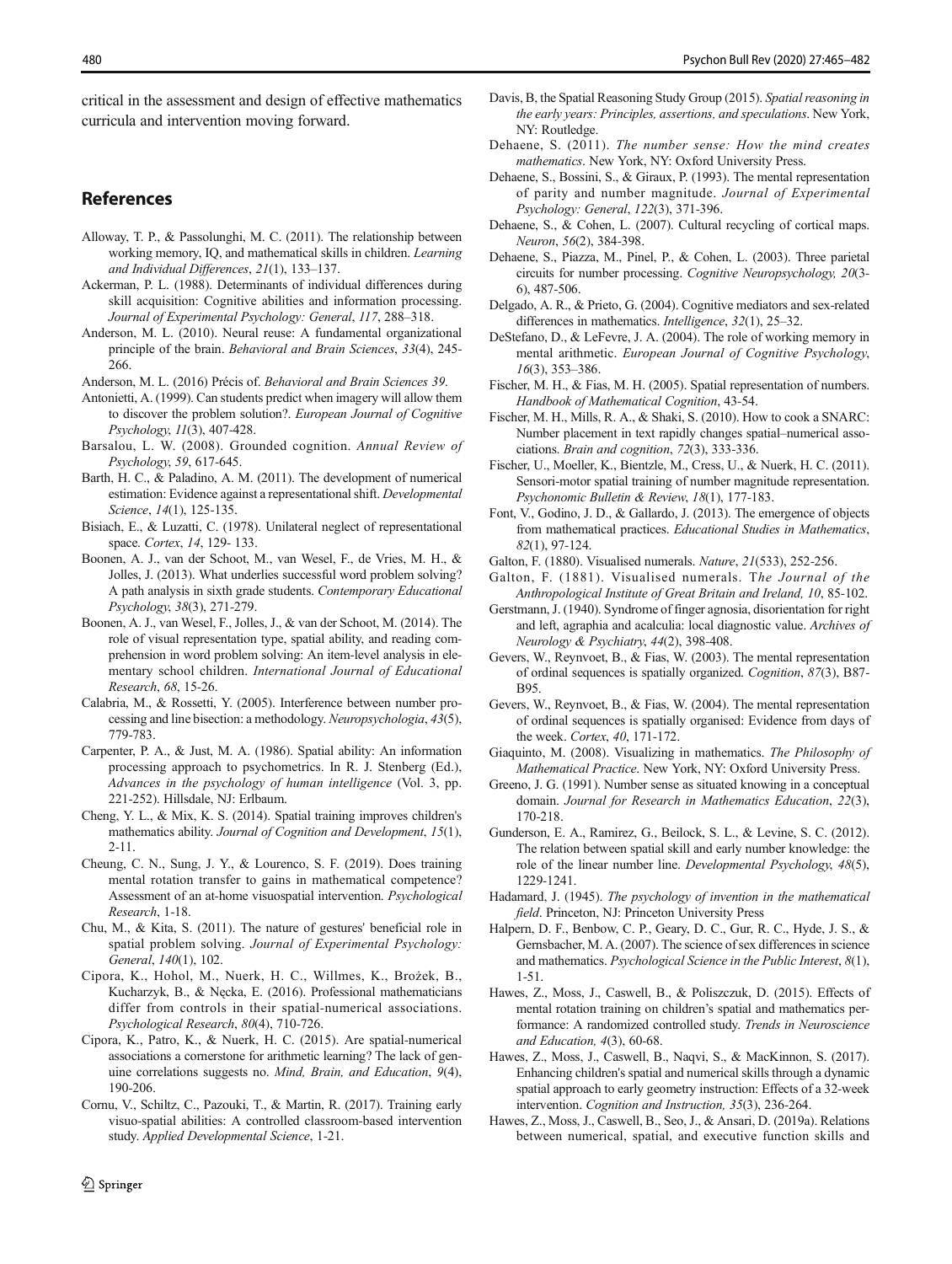<span id="page-17-0"></span>mathematics achievement: A latent-variable approach. Cognitive Psychology, 109, 68-90.

- Hawes, Z., Sokolowski, H. M., Ononye, C. B., & Ansari, D. (2019b). Neural underpinnings of numerical and spatial cognition: An fMRI meta-analysis of brain regions associated with symbolic number, arithmetic, and mental rotation. Neuroscience & Biobehavioral Reviews, 103, 316-336.
- Hegarty, M., & Kozhevnikov, M. (1999). Types of visual-spatial representations and mathematical problem solving. Journal of Educational Psychology, 91(4), 684–689
- Hegarty, M., & Waller, D. (2005). Individual differences in spatial abilities. The Cambridge Handbook of Visuospatial Thinking, 121-169.
- Holmes, G. (1918). Disturbances of visual orientation. The British Journal of Ophthalmology, 2(9), 449-468.
- Hubbard, E. M., M. Piazza, P. Pinel, & Dehaene (2009). Numerical and spatial intuitions: a role for posterior parietal cortex? In L. Tommasi, L. Nadel, and M. A. Peterson (Eds.), Cognitive biology: Evolutionary and developmental perspectives on mind, brain and behavior (pp. 221–246). Cambridge, MA: MIT Press
- Hutchison, J. E., Lyons, I. M., & Ansari, D. (2019). More similar than different: Gender differences in children's basic numerical skills are the exception not the rule. Child Development, 90(1), e66-e79.
- Huttenlocher, J., Jordan, N. C., & Levine, S. C. (1994). A mental model for early arithmetic. Journal of Experimental Psychology: General, 123(3), 284-296.
- Johnson-Frey, S. H. (2004). The neural bases of complex tool use in humans. Trends in Cognitive Sciences, 8(2), 71-78.
- Jordan, K., Heinze, H. J., Lutz, K., Kanowski, M., & Jäncke, L. (2001). Cortical activations during the mental rotation of different visual objects. NeuroImage, 13(1), 143-152.
- Just, M. A., & Carpenter, P. A. (1985). Cognitive coordinate systems: accounts of mental rotation and individual differences in spatial ability. Psychological Review, 92(2), 137.
- Kadosh, R. C., Lammertyn, J., & Izard, V. (2008). Are numbers special? An overview of chronometric, neuroimaging, developmental and comparative studies of magnitude representation. Progress in Neurobiology, 84(2), 132-147.
- Kaufman, S. B. (2007). Sex differences in mental rotation and spatial visualization ability: Can they be accounted for by differences in working memory capacity? Intelligence, 35, 211–223.
- Kell, H. J., Lubinski, D., Benbow, C. P., & Steiger, J. H. (2013). Creativity and technical innovation: Spatial ability's unique role. Psychological Science, 24(9), 1831-1836.
- Kersey, A. J., Braham, E. J., Csumitta, K. D., Libertus, M. E., & Cantlon, J. F. (2018). No intrinsic gender differences in children's earliest numerical abilities. NPJ Science of Learning, 3(1), 12.
- King, M. J., Katz, D. P., Thompson, L. A., & Macnamara, B. N. (2019). Genetic and environmental influences on spatial reasoning: A metaanalysis of twin studies. Intelligence, 73, 65-77.
- Knops, A., Viarouge, A., & Dehaene, S. (2009). Dynamic representations underlying symbolic and nonsymbolic calculation: Evidence from the operational momentum effect. Attention, Perception, & Psychophysics, 71(4), 803-821.
- Kyllonen, P. C., & Christal, R. E. (1990). Reasoning ability is (little more than) working-memory capacity. Intelligence, 14(4), 389-433.
- Kyttälä, M., Aunio, P., Lehto, J. E., Van Luit, J., & Hautamaki, J. (2003). Visuospatial working memory and early numeracy. Educational and Child Psychology, 20, 65–76.
- Kyttälä, M., & Lehto, J. E. (2008). Some factors underlying mathematical performance: The role of visuospatial working memory and nonverbal intelligence. European Journal of Psychology of Education, 23(1), 77–94.
- Lakoff, G., & Núñez, R. E. (2000). Where mathematics comes from: How the embodied mind brings mathematics into being. New York, NY: Basic Books.
- LeFevre, J. A., Jimenez Lira, C., Sowinski, C., Cankaya, O., Kamawar, D., & Skwarchuk, S. L. (2013). Charting the role of the number line in mathematical development. Frontiers in Psychology, 4, 641.
- Li, Y., & Geary, D. C. (2017). Children's visuospatial memory predicts mathematics achievement through early adolescence. PLoS One, 12(2), e0172046.
- Link, T., Moeller, K., Huber, S., Fischer, U., & Nuerk, H. C. (2013). Walk the number line–An embodied training of numerical concepts. Trends in Neuroscience and Education, 2(2), 74-84.
- Loetscher, T., Bockisch, C., Nicholls, M. E. R., & Brugger, P. (2010). Eye position predicts what number you have in mind. Current Biology, 20, R264–R265
- Lohman, D. F. (1988). Spatial abilities as traits, processes, and knowledge. In R. J. Sternberg (Ed.), Advances in the psychology of human intelligence (Vol. 4, pp. 181-248). Hillsdale, NJL Erlbaum.
- Lohman, D. F. (1996). Spatial ability and G. In I. Dennis & P. Tapsfield (Eds.), Human abilities: Their nature and assessment (pp. 97–116). Hillsdale, NJ: Lawrence Erlbaum.
- Lourenco, S. F., Cheung, C. N., & Aulet, L. S. (2018). Is visuospatial reasoning related to early mathematical development? A critical review. In Heterogeneity of Function in Numerical Cognition (pp. 177-210). London, UK: Academic Press.
- Lowrie, T., Logan, T., & Ramful, A. (2017). Visuospatial training improves elementary students' mathematics performance. British Journal of Educational Psychology, 87(2), 170-186.
- Marghetis, T., Núñez, R., & Bergen, B. K. (2014). Doing arithmetic by hand: Hand movements during exact arithmetic reveal systematic, dynamic spatial processing. The Quarterly Journal of Experimental Psychology, 67(8), 1579-1596.
- Mathieu, R., Epinat-Duclos, J., Sigovan, M., Breton, A., Cheylus, A., Fayol, M., … Prado, J. (2017). What's Behind a "+" Sign? Perceiving an Arithmetic Operator Recruits Brain Circuits for Spatial Orienting. Cerebral Cortex, 28(5), 1673-1684.
- Mayer, E., Martory, M. D., Pegna, A. J., Landis, T., Delavelle, J., & Annoni, J. M. (1999). A pure case of Gerstmann syndrome with a subangular lesion. Brain, 122(6), 1107-1120.
- McCrink, K., Dehaene, S., & Dehaene-Lambertz, G. (2007). Moving along the number line: Operational momentum in nonsymbolic arithmetic. Perception & Psychophysics, 69(8), 1324-1333.
- Mix, K. S., & Cheng, Y. L. (2012). The relation between space and math: developmental and educational implications. Advances in Child Development and Behavior, 42, 197-243.
- Mix, K. S., Levine, S. C., Cheng, Y. L., Young, C., Hambrick, D. Z., Ping, R., & Konstantopoulos, S. (2016). Separate but correlated: The latent structure of space and mathematics across development. Journal of Experimental Psychology: General, 145(9), 1206-1227.
- Miyake, A., Friedman, N. P., Rettinger, D. A., Shah, P., & Hegarty, M. (2001). How are visuospatial working memory, executive functioning, and spatial abilities related? A latent-variable analysis. Journal of Experimental Psychology: General, 130(4), 621-640.
- Moss, J., Bruce, C. D., Caswell, B., Flynn, T., & Hawes, Z. (2016). Taking shape: Activities to develop geometric and spatial thinking. Grades K-2. Pearson Canada Incorporated.
- Newcombe, N. S. (2010). Picture this: Increasing math and science learning by improving spatial thinking. American Educator, 34(2), 29-35.
- Newcombe, N. S., Levine, S. C., & Mix, K. S. (2015). Thinking about quantity: The intertwined development of spatial and numerical cognition. Wiley Interdisciplinary Reviews: Cognitive Science, 6(6), 491-505.
- Paivio, A. (1983). The mind's eye in arts and science. Poetics, 12(1), 1-18.
- Paivio, A. (2013). Imagery and verbal processes. New York, NY: Psychology Press.
- Patro, K., Fischer, U., Nuerk, H. C., & Cress, U. (2016). How to rapidly construct a spatial–numerical representation in preliterate children (at least temporarily). Developmental Science, 19(1), 126-144.